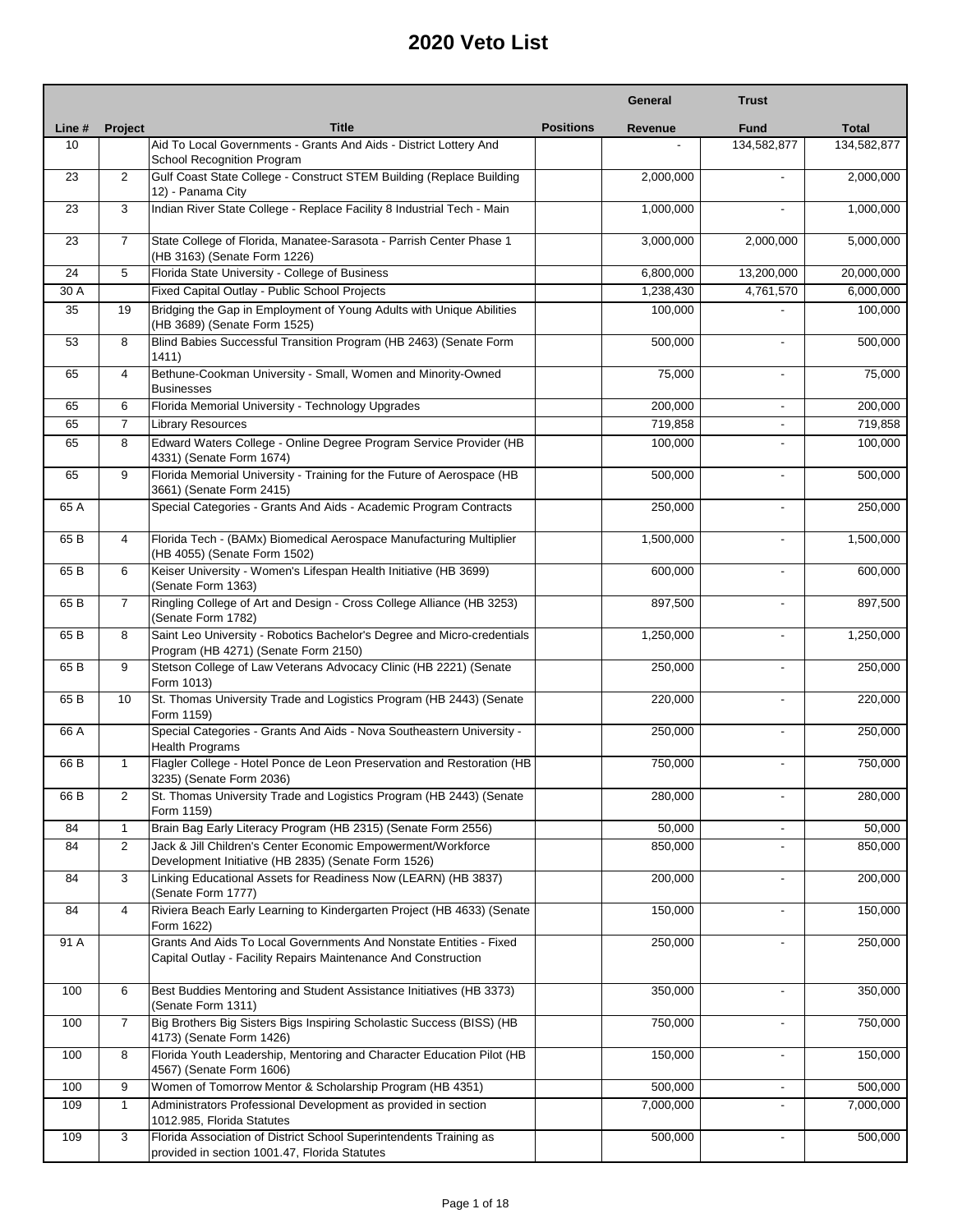|        |                |                                                                                                                                  |                  | General   | <b>Trust</b>             |              |
|--------|----------------|----------------------------------------------------------------------------------------------------------------------------------|------------------|-----------|--------------------------|--------------|
| Line # | <b>Project</b> | <b>Title</b>                                                                                                                     | <b>Positions</b> | Revenue   | <b>Fund</b>              | <b>Total</b> |
| 109    | 8              | Teacher of the Year Summit as provided in section 1012.77, Florida<br><b>Statutes</b>                                            |                  | 50,000    |                          | 50,000       |
| 110    | 2              | AMIkids Career and Job Placement (HB 4511) (Senate Form 1375)                                                                    |                  | 375,000   | $\overline{a}$           | 375,000      |
| 110    | 3              | Blue Missions Reach Program (HB 4175)                                                                                            |                  | 107,000   | $\overline{\phantom{0}}$ | 107,000      |
| 110    | 5              | VFW Educational Youth Scholarship & Teacher's Recognition (HB 3259)<br>(Senate Form 1280)                                        |                  | 50,000    |                          | 50,000       |
| 110    | 8              | Advancement Via Individual Determination Performance (AVID) (HB<br>9049) (Senate Form 1475)                                      |                  | 500,000   | ٠                        | 500,000      |
| 114    | $\mathbf{1}$   | Academic Tourney (Recurring Base Appropriations Project)                                                                         |                  | 132,738   | $\overline{\phantom{0}}$ | 132,738      |
| 114    | $\overline{4}$ | Arts for a Complete Education/Florida Alliance for Arts Education<br>(Recurring Base Appropriations Project)                     |                  | 110,952   |                          | 110,952      |
| 114    | 5              | Black Male Explorers (Recurring Base Appropriations Project)                                                                     |                  | 164,701   | $\overline{\phantom{a}}$ | 164,701      |
| 114    | 11             | Project to Advance School Success (PASS) (Recurring Base<br><b>Appropriations Project)</b>                                       |                  | 508,983   |                          | 508,983      |
| 114    | 14             | Academic Tourney (HB 4577) (Senate Form 1769)                                                                                    |                  | 15,000    | L.                       | 15,000       |
| 114    | 15             | Adult Literacy League - Improving the Lives of Central Floridians through<br>Literacy and Education (HB 2137) (Senate Form 1956) |                  | 25,000    | ÷.                       | 25,000       |
| 114    | 18             | Breakthrough Miami (Senate Form 1333)                                                                                            |                  | 500,000   | $\overline{a}$           | 500,000      |
| 114    | 19             | Building a Better Tampa Bay STEM Workforce Initiative (HB 2161)<br>(Senate Form 2314)                                            |                  | 500,000   |                          | 500,000      |
| 114    | 20             | Children in Action Literacy and Science Enrichment Routines - LASER<br>(HB 4047) (Senate Form 1369)                              |                  | 200,000   | $\overline{a}$           | 200,000      |
| 114    | 21             | City of Riviera Beach Youth Empowerment Program (HB 4639) (Senate<br>Form 1792)                                                  |                  | 150,000   |                          | 150,000      |
| 114    | 22             | Collier Community Abstinence Program, CCAP (HB 4377) (Senate Form<br>1359)                                                       |                  | 200,000   | ٠                        | 200,000      |
| 114    | 23             | Crockett Foundation Coding Explorers Program (Senate Form 1279)                                                                  |                  | 50,000    | $\overline{a}$           | 50,000       |
| 114    | 24             | DCS Mentoring Program, Inc. (HB 4475) (Senate Form 1371)                                                                         |                  | 50,000    | $\overline{\phantom{a}}$ | 50,000       |
| 114    | 25             | DREAM Academy & STEM Saturdays (HB 4995) (Senate Form 1517)                                                                      |                  | 540,000   |                          | 540,000      |
| 114    | 26             | East River High School - Agriculture Education Program Expansion (HB<br>3905) (Senate Form 1581)                                 |                  | 60,000    | ٠                        | 60,000       |
| 114    | 27             | Educational Consultants Consortium Summer Youth Employment and<br>Academic Slide Prevention Program (HB 4273)                    |                  | 131,180   | $\overline{\phantom{0}}$ | 131,180      |
| 114    | 29             | Expansion of READ USA Book Fairs (HB 2429)                                                                                       |                  | 100,000   | $\overline{a}$           | 100,000      |
| 114    | 30             | Feeding Tampa Bay Engage & Empower (HB 4241) (Senate Form 1500)                                                                  |                  | 255,000   |                          | 255,000      |
| 114    | 32             | Friends of the Children School Success Project (HB 2529) (Senate Form<br>2139)                                                   |                  | 168,135   |                          | 168,135      |
| 114    | 33             | Hands of Mercy Everywhere, Inc. - Belleview Lakeside Hospitality<br>Program (HB 2005) (Senate Form 1074)                         |                  | 200,000   | ٠                        | 200,000      |
| 114    | 35             | Hope Street Family Education Services (HB 4717) (Senate Form 2258)                                                               |                  | 250,000   |                          | 250,000      |
| 114    | 36             | Invicta Institute of Intelligence (HB 4391)                                                                                      |                  | 193,669   | $\overline{\phantom{a}}$ | 193,669      |
| 114    | 38             | Junior Achievement Workforce Readiness Program Expansion (HB<br>2303) (Senate Form 1158)                                         |                  | 400,000   |                          | 400,000      |
| 114    | 39             | Knowledge is Power Program (KIPP) - Jacksonville (HB 2769) (Senate<br>Form 1666)                                                 |                  | 2,000,000 | $\blacksquare$           | 2,000,000    |
| 114    | 41             | Manatee County YDASH Program (Senate Form 2521)                                                                                  |                  | 245,142   | $\overline{\phantom{a}}$ | 245,142      |
| 114    | 42             | Manatee Schools STEM Career Pathways Pilot (HB 4457) (Senate Form<br>1820)                                                       |                  | 550,000   | $\overline{\phantom{0}}$ | 550,000      |
| 114    | 43             | Matific (HB 2859)                                                                                                                |                  | 400,000   | ÷,                       | 400,000      |
| 114    | 44             | Mental Health Assistance Allocation for Florida Virtual Schools (Senate<br>Form 2420)                                            |                  | 625,000   |                          | 625,000      |
| 114    | 45             | Merritt Island High School StangStation (HB 4369) (Senate Form 1478)                                                             |                  | 10,000    |                          | 10,000       |
| 114    | 46             | Military-Connected Schools Initiative (HB 3753)                                                                                  |                  | 100,000   | -                        | 100,000      |
| 114    | 47             | Mote Marine Laboratory STEM Education (HB 9239) (Senate Form<br>2366)                                                            |                  | 1,500,000 | $\overline{\phantom{0}}$ | 1,500,000    |
| 114    | 49             | Northeast Florida 21st Century Workforce Development Project (HB<br>2919) (Senate Form 1664)                                     |                  | 500,000   |                          | 500,000      |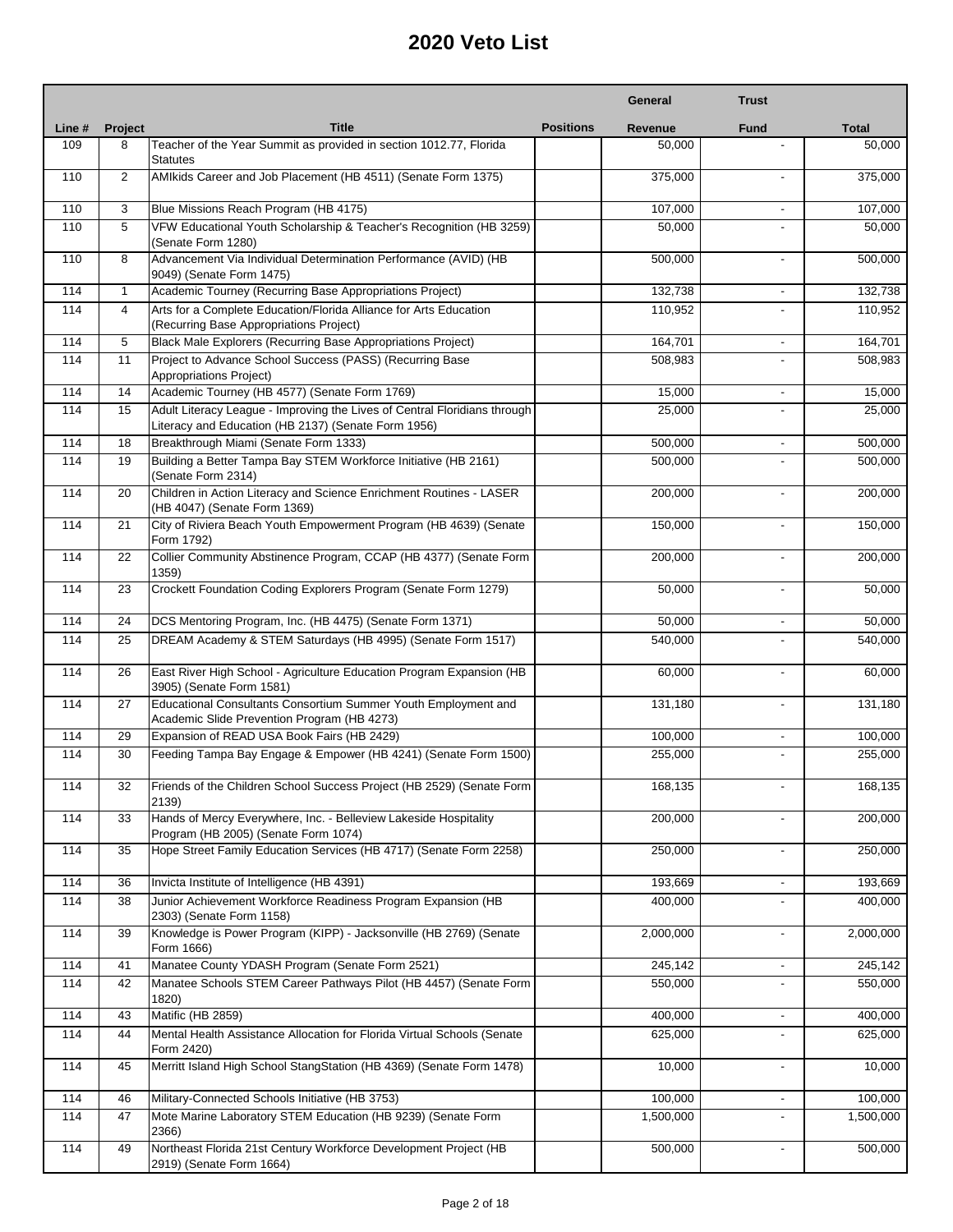|        |                |                                                                                                                                                                             |                  | General   | <b>Trust</b>             |              |
|--------|----------------|-----------------------------------------------------------------------------------------------------------------------------------------------------------------------------|------------------|-----------|--------------------------|--------------|
| Line # | <b>Project</b> | <b>Title</b>                                                                                                                                                                | <b>Positions</b> | Revenue   | <b>Fund</b>              | <b>Total</b> |
| 114    | 50             | Operation Empowered Parent (HB 4281) (Senate Form 2392)                                                                                                                     |                  | 100,000   |                          | 100,000      |
| 114    | 51             | Orange County Public Schools (OCPS) Calculus Project and Starbase<br>Mentoring and Science, Technology, Engineering, and Mathematics<br>(STEM) (HB 2561) (Senate Form 1513) |                  | 100,000   |                          | 100,000      |
| 114    | 52             | Pinellas County Schools - Career Acceleration Program (HB 3275)<br>(Senate Form 1302)                                                                                       |                  | 125,000   | $\overline{a}$           | 125,000      |
| 114    | 53             | Proposal for Non-public CTE Certification Pilot Program (HB 4207)<br>(Senate Form 2516)                                                                                     |                  | 200,000   |                          | 200,000      |
| 114    | 54             | Putnam County School District Public Service Academy Year 2 (HB<br>4927) (Senate Form 2536)                                                                                 |                  | 250,000   |                          | 250,000      |
| 114    | 55             | Read to Lead (HB 4029)                                                                                                                                                      |                  | 100,000   | $\overline{\phantom{a}}$ | 100,000      |
| 114    | 57             | Sarasota County Schools Summer Learning Academy (HB 2507)<br>(Senate Form 1241)                                                                                             |                  | 800,000   | $\overline{a}$           | 800,000      |
| 114    | 58             | Seminole County Public Schools Construction Workforce Talent Pipeline<br>(HB 2689) (Senate Form 1961)                                                                       |                  | 500,000   | $\overline{a}$           | 500,000      |
| 114    | 59             | St. Johns Schools Classroom to Careers/Flagships (Senate Form 2484)                                                                                                         |                  | 50,000    |                          | 50,000       |
| 114    | 60             | Stop the Violence & Embrace Afterschool Program (HB 3785) (Senate<br>Form 1261)                                                                                             |                  | 50,000    |                          | 50,000       |
| 114    | 61             | Tampa Museum of Art - Art on the House - Education & Community<br>Outreach (HB 2559) (Senate Form 1284)                                                                     |                  | 50,000    | $\overline{\phantom{a}}$ | 50,000       |
| 114    | 62             | Teach for America, Inc. (HB 4885) (Senate Form 2511)                                                                                                                        |                  | 250,000   | $\blacksquare$           | 250,000      |
| 114    | 63             | Tech Sassy Girlz (HB 9073) (Senate Form 1377)                                                                                                                               |                  | 250,000   |                          | 250,000      |
| 114    | 64             | The First Tee Champ (HB 4443) (Senate Form 1565)                                                                                                                            |                  | 650,000   |                          | 650,000      |
| 114    | 65             | The TACOLCY Teen Council and College Prep (HB 2447)                                                                                                                         |                  | 78,518    |                          | 78,518       |
| 114    | 66             | Walkabouts Kinesthetic Learning Program (HB 4809) (Senate Form<br>1144)                                                                                                     |                  | 200,000   | $\overline{\phantom{a}}$ | 200,000      |
| 115    | 4              | Pepin Academies Foundation (Senate Form 2563)                                                                                                                               |                  | 1,500,000 | $\blacksquare$           | 1,500,000    |
| 115    | 6              | Communication/Autism Navigator as provided in section 1006.03,<br><b>Florida Statutes</b>                                                                                   |                  | 1,353,292 |                          | 1,353,292    |
| 115    | 8              | Florida Instructional Materials Center for the Visually Impaired as<br>provided in section 1003.55, Florida Statutes                                                        |                  | 108,119   | $\overline{a}$           | 108,119      |
| 115    | 9              | Multi-Agency Service Network for Students with Severe<br>Emotional/Behavioral Disturbance as provided in section 1006.04,<br><b>Florida Statutes</b>                        |                  | 247,849   |                          | 247,849      |
| 115    | 10             | Portal to Exceptional Education Resources as provided in section<br>1003.576, Florida Statutes                                                                              |                  | 20,000    | $\overline{a}$           | 20,000       |
| 117 A  | $\mathbf{1}$   | Astronaut High School Welding Lab Equipment (HB 4371) (Senate Form<br>1477)                                                                                                 |                  | 100,000   | $\overline{a}$           | 100,000      |
| 117 A  |                | City of Hialeah Educational Academy (HB 4499) (Senate Form 1522)                                                                                                            |                  | 2,900,000 |                          | 2,900,000    |
| 117 A  | 3              | Key West Collegiate Academy Building (Senate Form 2573)                                                                                                                     |                  | 500,000   | $\blacksquare$           | 500,000      |
| 118    | $\mathbf{1}$   | Dedicated STEM Classroom for Marine Science (HB 2351) (Senate<br>Form 2297)                                                                                                 |                  | 250,000   | $\blacksquare$           | 250,000      |
| 118    | $\overline{2}$ | Hernando County Schools - Ethernet Network Expansion (HB 4599)<br>(Senate Form 2311)                                                                                        |                  | 650,000   |                          | 650,000      |
| 118    | 3              | LiFT Academy/University Transition Program - New Campus (HB 4263)                                                                                                           |                  | 400,000   | $\blacksquare$           | 400,000      |
| 118    | 5              | Pinellas County - Pinellas Schools Joint Use Highpoint Recreation (HB<br>4113) (Senate Form 2174)                                                                           |                  | 500,000   |                          | 500,000      |
| 118    | 7              | Tallahassee Jewish Community, Inc. Safety Initiative (HB 9037)                                                                                                              |                  | 530,115   | ٠                        | 530,115      |
| 118    | 8              | Taylor County School District Safe and Secure Schools Electronic Key<br>Card System (HB 2945)                                                                               |                  | 150,000   |                          | 150,000      |
| 127 A  |                | Aid To Local Governments - Grants And Aids - Workforce Diploma<br>Program                                                                                                   |                  | 1,500,000 | $\overline{\phantom{a}}$ | 1,500,000    |
| 129    | 2              | Florence Fuller Child Development Centers, Inc., (FFCDC)<br>Apprenticeship Training Academy & Employment Program (HB 3267)<br>(Senate Form 2288)                            |                  | 250,000   |                          | 250,000      |
| 129    | 3              | Helping Abused Neglected Disadvantaged Youth, Inc. (HANDY) -<br>Scholars Program (HB 3581) (Senate Form 2533)                                                               |                  | 100,000   | $\overline{\phantom{a}}$ | 100,000      |
| 129    | 4              | Manatee Technical College - New Aviation Program (Senate Form 2508)                                                                                                         |                  | 1,375,000 | $\blacksquare$           | 1,375,000    |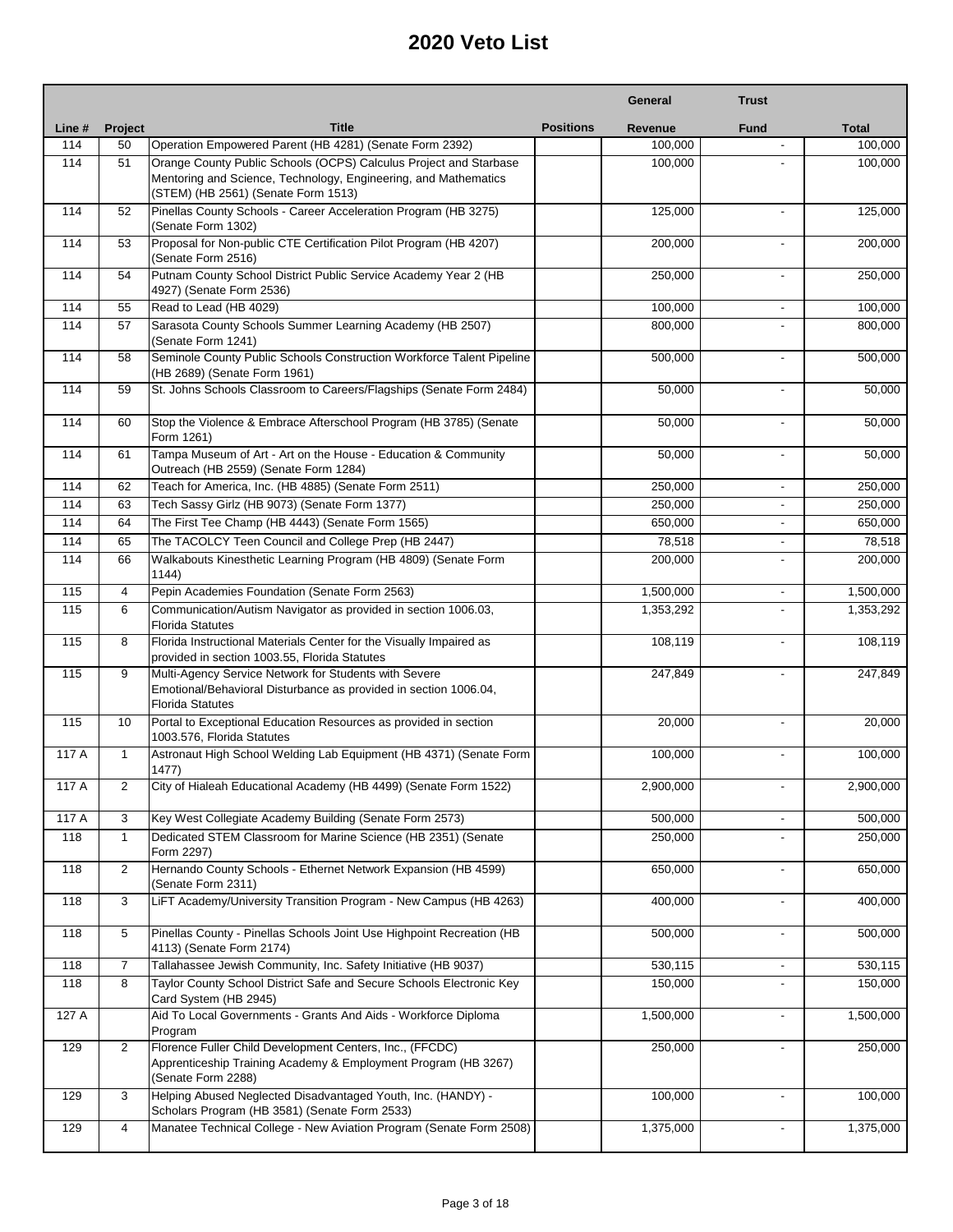|        |              |                                                                                                                                              |                  | General        | <b>Trust</b>             |              |
|--------|--------------|----------------------------------------------------------------------------------------------------------------------------------------------|------------------|----------------|--------------------------|--------------|
| Line # | Project      | <b>Title</b>                                                                                                                                 | <b>Positions</b> | <b>Revenue</b> | <b>Fund</b>              | <b>Total</b> |
| 129    | 5            | Miami-Dade Fair Foundation, Inc. - STEAM Innovation Center (HB 9099)<br>(Senate Form 2578)                                                   |                  | 296,000        |                          | 296,000      |
| 134    | 34           | Hillsborough Community College - A Day on Service                                                                                            |                  | 650,000        |                          | 650,000      |
| 134    | 37           | South Florida State College - Shepherd's Field Agricultural College<br>Collaboration                                                         |                  | 126,525        | $\overline{a}$           | 126,525      |
| 134    | 38           | Daytona State College - Critical Nursing and Health Sciences in Flagler<br>County (HB 3233) (Senate Form 2039)                               |                  | 895,000        | $\blacksquare$           | 895,000      |
| 134    | 39           | Gulf Coast State College - Tuition and Fee Revenue Loss Due to<br>Hurricane Michael (HB 4715) (Senate Form 2351)                             |                  | 739,173        | $\blacksquare$           | 739,173      |
| 134    | 40           | Hillsborough Community College - A Day on Service (Senate Form<br>1796)                                                                      |                  | 300,000        |                          | 300,000      |
| 134    | 41           | State College of Florida, Manatee-Sarasota - Manatee Educational<br>Television (HB 2279) (Senate Form 1775)                                  |                  | 410,000        | $\blacksquare$           | 410,000      |
| 134    | 42           | State College of Florida, Manatee-Sarasota - Nursing Center of<br>Excellence (HB 3713) (Senate Form 1227)                                    |                  | 3,810,000      |                          | 3,810,000    |
| 134    | 43           | Northwest Florida State College - Veterans Success Center (HB 2065)<br>(Senate Form 2542)                                                    |                  | 600,000        | $\overline{\phantom{a}}$ | 600,000      |
| 134    | 44           | Pensacola State College - Trucking Workforce Development (HB 2721)<br>(Senate Form 1544)                                                     |                  | 500,000        |                          | 500,000      |
| 134    | 45           | South Florida State College - Clinical Immersion Center for Health<br>Sciences Education (HB 3241) (Senate Form 1336)                        |                  | 500,000        | $\blacksquare$           | 500,000      |
| 134    | 46           | St. Petersburg College - Collegiate High School (Senate Form 2571)                                                                           |                  | 2,000,000      | $\overline{\phantom{a}}$ | 2,000,000    |
| 134    | 47           | St. Petersburg College - Nursing Simulation Expansion (HB 3737)<br>(Senate Form 1771)                                                        |                  | 725,000        | $\blacksquare$           | 725,000      |
| 134    | 48           | Tallahassee Community College - Leon Works Expo and Junior<br>Apprenticeship Program (HB 2487) (Senate Form 1538)                            |                  | 100,000        | $\overline{a}$           | 100,000      |
| 134    | 49           | Tallahassee Community College - Nursing Program Expansion (HB<br>3349) (Senate Form 1467)                                                    |                  | 650,000        |                          | 650,000      |
| 142    | $\mathbf{1}$ | School Choice Scholarship Programs Database                                                                                                  |                  | 2,000,000      | $\overline{\phantom{a}}$ | 2,000,000    |
| 150    | 17           | Universities of Distinction                                                                                                                  |                  | 15,000,000     | $\overline{\phantom{a}}$ | 15,000,000   |
| 150    | 20           | Florida Atlantic University - Secondary Robotics Team Support                                                                                |                  | 100,000        | $\overline{\phantom{a}}$ | 100,000      |
| 150    | 22           | Florida State University - Boys & Girls State                                                                                                |                  | 100,000        | $\overline{\phantom{a}}$ | 100,000      |
| 150    | 24           | New College of Florida - Career & Internship Program                                                                                         |                  | 275,000        | $\overline{\phantom{a}}$ | 275,000      |
| 150    | 25           | New College of Florida - Master in Data Science & Analytics                                                                                  |                  | 1,220,000      | $\overline{\phantom{a}}$ | 1,220,000    |
| 150    | 26           | University of Central Florida - Advanced Manufacturing Sensor Project                                                                        |                  | 5,000,000      |                          | 5,000,000    |
| 150    | 28           | University of South Florida - All Children's Hospital Partnership                                                                            |                  | 250,000        | $\overline{\phantom{a}}$ | 250,000      |
| 150    | 30           | University of South Florida - St. Pete - Center for Innovation                                                                               |                  | 260,413        | $\overline{\phantom{a}}$ | 260,413      |
| 150    | 31           | University of West Florida - Office of Economic Development &<br>Engagement                                                                  |                  | 1,312,500      |                          | 1,312,500    |
| 150    | 35           | Florida Agricultural and Mechanical University - Brooksville Agricultural<br>and Environmental Research Station (HB 2783) (Senate Form 1465) |                  | 200,000        |                          | 200,000      |
| 150    | 36           | Florida Agricultural and Mechanical University - Mandarin Institute (HB<br>4535) (Senate Form 1801)                                          |                  | 200,000        | $\overline{\phantom{a}}$ | 200,000      |
| 150    | 37           | Florida Atlantic University - Max Planck Florida Scientific Fellows (HB<br>2205) (Senate Form 1016)                                          |                  | 750,000        | $\overline{\phantom{a}}$ | 750,000      |
| 150    | 38           | Florida International University - Individualized C (Senate Form 2094)                                                                       |                  | 750,000        | $\overline{\phantom{a}}$ | 750,000      |
| 150    | 39           | Florida International University - Targeted STEM Initiatives (Senate<br>Form 1833)                                                           |                  | 2,000,000      |                          | 2,000,000    |
| 150    | 40           | Florida International University - Washington Center University<br>Scholarships (HB 2497) (Senate Form 1640)                                 |                  | 350,000        |                          | 350,000      |
| 150    | 41           | University of Central Florida - Florida Center for Nursing (HB 4417)                                                                         |                  | 500,000        | $\overline{\phantom{a}}$ | 500,000      |
| 150    | 42           | University of Florida - Lastinger Center - Algebra Nation: Statewide<br>Digital Math Enhancement Program (HB 2151) (Senate Form 1082)        |                  | 1,000,000      |                          | 1,000,000    |
| 150    | 43           | University of North Florida - Jax Bridges Competitive Small Business<br>Initiative (HB 3947) (Senate Form 2527)                              |                  | 350,000        |                          | 350,000      |
| 150    | 44           | University of South Florida- St. Petersburg - Citizen Scholar Partnership<br>(HB 4147) (Senate Form 1012)                                    |                  | 300,000        |                          | 300,000      |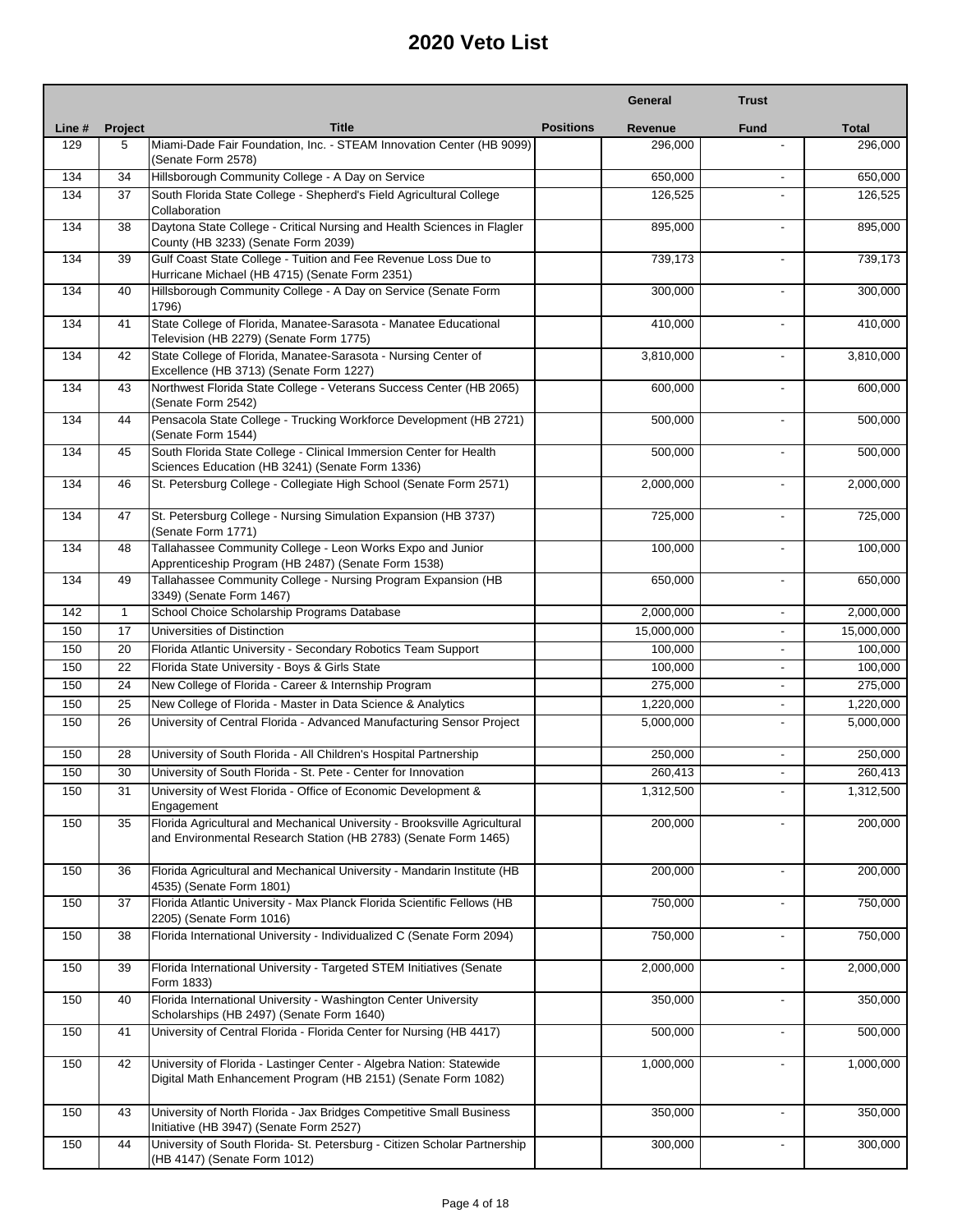|        |                |                                                                                                                    |                  | General    | <b>Trust</b>             |                        |
|--------|----------------|--------------------------------------------------------------------------------------------------------------------|------------------|------------|--------------------------|------------------------|
| Line # | <b>Project</b> | <b>Title</b>                                                                                                       | <b>Positions</b> | Revenue    | <b>Fund</b>              | <b>Total</b>           |
| 150    | 45             | University of West Florida - Specialized Degrees for Firefighters (HB<br>3595) (Senate Form 1611)                  |                  | 158,000    | $\blacksquare$           | 158,000                |
| 150    | 60             | Florida State University - Florida Institute for Child Welfare                                                     |                  | 5,000,000  | $\overline{\phantom{a}}$ | 5,000,000              |
| 161 A  |                | Aid To Local Governments - Grants And Aids - Complete Florida Plus<br>Program                                      |                  | 29,390,671 |                          | 29,390,671             |
| 170    |                | Special Categories - Legislative Initiatives In Post-Secondary Education                                           |                  | 850,000    |                          | 850,000                |
| 176 A  | $\mathbf{1}$   | Madison County Memorial Hospital (HB 3045) (Senate Form 1471)                                                      |                  | 350,000    | ٠                        | 350,000                |
| 180 A  | $\mathbf{1}$   | Calhoun Liberty Hospital (HB 3043) (Senate Form 1646)                                                              |                  | 3,000,000  | ٠                        | 3,000,000              |
| 214    | $\mathbf{1}$   | Rate Increase for Physicians Providing Neonatal Intensive Care Unit<br><b>Services</b>                             |                  | 1,000,000  | 1,620,545                | 2,620,545              |
| 224    | $\mathbf{1}$   | Intermediate Care Facility for Individuals with Intellectual Disabilities<br>(ICF/IID)                             |                  | 14,639,481 | 23,723,940               | 38,363,421             |
| 248    | 11             | Ability Tree Florida R.E.S.T. and Recreation Center (HB 3909) (Senate<br>Form 2524)                                |                  | 200,000    |                          | 200,000                |
| 248    | 13             | ACEing Autism Florida Adaptive Tennis Project (HB 2239) (Senate Form<br>1613)                                      |                  | 25,000     | ä,                       | 25,000                 |
| 248    | 14             | Association for the Development of the Exceptional (ADE) Culinary<br>Programs (HB 3029) (Senate Form 1205)         |                  | 500,000    | ٠                        | 500,000                |
| 248    | 18             | OUR Pride Academy, Inc. - OPO Works (HB 3623) (Senate Form 2113)                                                   |                  | 1,000,000  | $\blacksquare$           | 1,000,000              |
| 249    | 2              | Provider Rate Increase for Residential Habilitation Provider                                                       |                  | 2,079,814  | 3,370,431                | $\overline{5,}450,245$ |
| 249    | 3              | Provider Rate Increase for Adult Day Training Providers                                                            |                  | 6,143,918  | 9,956,496                | 16,100,414             |
| 249    | $\overline{4}$ | Provider Rate Increase for Personal Supports and Companion Providers                                               |                  | 14,055,710 | 22,777,911               | 36,833,621             |
| 251 A  | 2              | Arc Nature Coast Center for Critical Needs and Aging (HB 3509) (Senate<br>Form 1869)                               |                  | 1,000,000  | ٠                        | 1,000,000              |
| 251 A  | $\overline{4}$ | ARC of St. Johns Adult Day Training Center and Hurricane Special<br>Needs Shelter (HB 4753) (Senate Form 2564)     |                  | 215,000    |                          | 215,000                |
| 319 A  | 6              | Desmond's Village - Youth Support Services (HB 4213) (Senate Form<br>2341)                                         |                  | 100,000    | $\overline{\phantom{a}}$ | 100,000                |
| 319 A  | 8              | Exchange Club - Child Abuse Prevention Services in Martin and St.<br>Lucie Counties (HB 4345) (Senate Form 1839)   |                  | 150,000    | ٠                        | 150,000                |
| 319 A  | 9              | Exchange Club - Child Abuse Prevention Services in Northeast Florida<br>(HB 2289) (Senate Form 1206)               |                  | 250,000    | $\overline{\phantom{0}}$ | 250,000                |
| 319 A  | 10             | Exchange Club - Child Abuse Prevention Services in Palm Beach and<br>Broward Counties (HB 2643) (Senate Form 1257) |                  | 150,000    | $\overline{a}$           | 150,000                |
| 319 A  | 13             | Florida Caregiving Youth Expansion Project (HB 2895)(Senate Form<br>1178)                                          |                  | 250,000    | ٠                        | 250,000                |
| 319 A  | 14             | Florida Network of Youth and Family Services - Stop Now and Plan (HB<br>4249)(Senate Form 1008)                    |                  | 250,000    |                          | 250,000                |
| 319 A  | 15             | Forever Family - Adoption Awareness (HB 2749)(Senate Form 1406)                                                    |                  | 200,000    |                          | 200,000                |
| 319 A  | 16             | Foster Youth Resource Call Center (HB 4163) (Senate Form 1807)                                                     |                  | 200,000    | ٠                        | 200,000                |
| 319 A  | 17             | Heart Gallery of Florida - Child Welfare Services (HB 4541) (Senate<br>Form 1794)                                  |                  | 1,000,000  |                          | 1,000,000              |
| 319 A  | 20             | One More Child - Child Welfare Services (HB 2789)(Senate Form 2540)                                                |                  | 250,000    | $\overline{\phantom{a}}$ | 250,000                |
| 319 A  | 25             | Voices for Children - Child Welfare Services (HB 4433)(Senate Form<br>1822)                                        |                  | 100,000    | $\overline{\phantom{0}}$ | 100,000                |
| 352    | $\mathbf{1}$   | Citrus Health Network - Safe Haven for Homeless Youth (HB<br>4165)(Senate Form 2100)                               |                  | 155,000    | $\overline{\phantom{0}}$ | 155,000                |
| 352    | 3              | Metropolitan Ministries - First Hug Program (HB 4421) (Senate Form<br>2361)                                        |                  | 300,000    | ٠                        | 300,000                |
| 352    | 4              | Metropolitan Ministries - Miracles for Pasco (HB 4601) (Senate Form<br>2365)                                       |                  | 250,000    |                          | 250,000                |
| 354    | $\mathbf{1}$   | Clara White Mission - Homelessness Services (HB 2493)                                                              |                  | 100,000    | ۰.                       | 100,000                |
| 354    | 2              | Inmar Government Services - Technology Support for Public Assistance<br>Recipients (HB 9003)(Senate Form 2153)     |                  | 250,000    | $\overline{\phantom{0}}$ | 250,000                |
| 376    | $\mathbf{1}$   | Aspire Health Partners - Behavioral Health Services (HB 4737) (Senate<br>Form 1950)                                |                  | 550,000    |                          | 550,000                |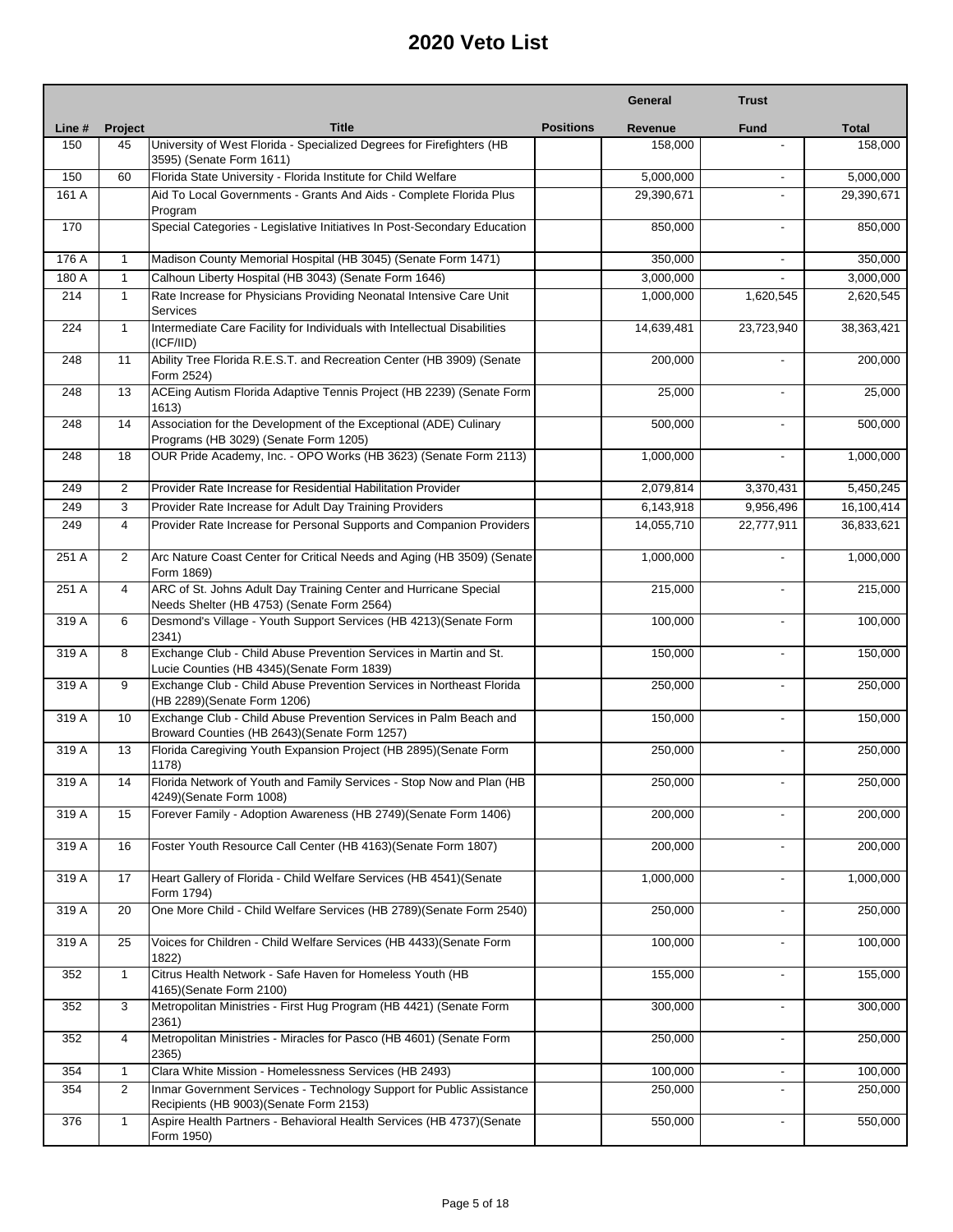|        |              |                                                                                                                         |                  | General                  | <b>Trust</b>             |              |
|--------|--------------|-------------------------------------------------------------------------------------------------------------------------|------------------|--------------------------|--------------------------|--------------|
| Line # | Project      | <b>Title</b>                                                                                                            | <b>Positions</b> | Revenue                  | <b>Fund</b>              | <b>Total</b> |
| 376    | 3            | Broward County Commission - Long Acting Injectable Buprenorphine<br>Pilot (HB 3995) (Senate Form 2369)                  |                  | 158,184                  |                          | 158,184      |
| 376    | 5            | Centerstone Psychiatric Residency (HB 3841) (Senate Form 1228)                                                          |                  | 1,000,000                |                          | 1,000,000    |
| 376    | 8            | Community Health of South Florida - Children's Crisis Center (HB<br>4851)(Senate Form 1637)                             |                  | 250,000                  | $\blacksquare$           | 250,000      |
| 376    | 11           | Drug Free America Foundation - Substance Abuse Prevention Services<br>(HB 4445) (Senate Form 1353)                      |                  | 100.000                  | $\blacksquare$           | 100,000      |
| 376    | 12           | Flagler Health - Behavioral Health Services (HB 9007) (Senate Form<br>2479)                                             |                  | 1,770,000                |                          | 1,770,000    |
| 376    | 13           | Florida Alliance for Healthy Communities (HB 9141) (Senate Form 1940)                                                   |                  | 1,200,000                | $\overline{a}$           | 1,200,000    |
| 376    | 16           | Fulfilling Lives Foundation - School Telehealth Services (Senate Form<br>2384)                                          |                  | 250,000                  |                          | 250,000      |
| 376    | 21           | Jewish Family Service - Mental Health First Aid Coalition (HB<br>4183) (Senate Form 1678)                               |                  | 100,000                  | $\blacksquare$           | 100,000      |
| 376    | 22           | John Hopkins All Children's Hospital - Pediatric Treatment Alternatives<br>to Opioids (HB 4861)(Senate Form 2344)       |                  | 850,000                  |                          | 850,000      |
| 376    | 23           | LGBT+ Central Orlando - Mental Health Counseling (HB 4277)(Senate<br>Form 1931)                                         |                  | 40,000                   | $\overline{\phantom{a}}$ | 40,000       |
| 376    | 26           | Miami-Dade Homeless Trust - Residential Support Services (HB<br>4545)(Senate Form 1349)                                 |                  | 250,000                  | $\overline{a}$           | 250,000      |
| 376    | 27           | NAMI Broward Reach and Teach for Mental Health (HB 4709)(Senate<br>Form 1642)                                           |                  | 150,000                  | $\blacksquare$           | 150,000      |
| 376    | 31           | Project Opioid - Florida Opioid Crisis Pilot (HB 4297) (Senate Form<br>1960)                                            |                  | 200,000                  | $\overline{a}$           | 200,000      |
| 376    | 32           | River Region Human Services - Outpatient Behavioral Health Services<br>(HB 4049) (Senate Form 2340)                     |                  | 250,000                  |                          | 250,000      |
| 376    | 35           | South Florida Behavioral Network - Miami Center for Mental Health and<br>Recovery (HB 4549) (Senate Form 1203)          |                  | 4,000,000                | $\blacksquare$           | 4,000,000    |
| 376    | 37           | Starting Point Behavioral Healthcare - Helping Others Promote Empathy<br>Program (HB 2331) (Senate Form 1661)           |                  | 350,000                  |                          | 350,000      |
| 376    | 40           | The Salvation Army of Sarasota - Community Addiction Recovery<br>Program (HB 2417)(Senate Form 1099)                    |                  | 250,000                  | $\blacksquare$           | 250,000      |
| 376    | 41           | Trilogy Network of Care Software Solution (HB 3929) (Senate Form 1938)                                                  |                  | 100,000                  | $\overline{a}$           | 100,000      |
| 376    | 43           | Veterans Alternative Retreat (HB 4409) (Senate Form 1868)                                                               |                  | 100,000                  |                          | 100,000      |
| 376    | 44           | Whole Child Leon - Telehealth Services (HB 3575)(Senate Form 1470)                                                      |                  | 50,000                   |                          | 50,000       |
| 376    | 45           | Youth Crisis Center - Touchstone Village (HB 4913) (Senate Form 1017)                                                   |                  | 200,000                  | $\overline{a}$           | 200,000      |
| 376    | 46           | 211 Palm Beach Treasure Coast - South Florida Suicide Prevention and<br>Crisis Intervention (HB 4195)(Senate Form 2316) |                  | 250,000                  |                          | 250,000      |
| 383 A  | $\mathbf{1}$ | Village South for Facility Improvements at the Women and Children's<br>Campus (HB 4659)                                 |                  | 100,000                  |                          | 100,000      |
| 383 B  | $\mathbf{1}$ | Guidance Care Center (HB 4205) (Senate Form 1170)                                                                       |                  | 300,000                  |                          | 300,000      |
| 400    | 27           | Clay County Senior Services of Aging True (Senate Form 2535)                                                            |                  | 40,000                   |                          | 40,000       |
| 400    | 31           | Little Havana Activity Center Adult Care (HB 3701) (Senate Form 2265)                                                   |                  | 250,000                  |                          | 250,000      |
| 400    | 32           | Little Havana Activity Center Meals Program (HB 3703) (Senate Form<br>2266)                                             |                  | 154,500                  | $\blacksquare$           | 154,500      |
| 400    | 33           | Little Havana Activity Center Respite Services (HB 3705) (Senate Form<br>2267)                                          |                  | 154,500                  |                          | 154,500      |
| 400    | 34           | New Horizons Better Being Senior Program (HB 3943) (Senate Form<br>1340)                                                |                  | 450,000                  | $\blacksquare$           | 450,000      |
| 406 A  | $\mathbf{1}$ | Easter Seals of South Florida (HB 2357) (Senate Form 1347)                                                              |                  | 500,000                  | $\overline{\phantom{a}}$ | 500,000      |
| 406 B  | $\mathbf{1}$ | CARES One Stop Senior Center in Dade City (Senate Form 1904)                                                            |                  | 750,000                  | $\overline{\phantom{a}}$ | 750,000      |
| 406 B  | 2            | City of Hialeah Gardens - Therapy Pool for the Physically Challenged<br>(HB 4493) (Senate Form 2068)                    |                  | 400,000                  | $\overline{\phantom{a}}$ | 400,000      |
| 406 B  | 3            | Clay County Senior Services of Aging True (Senate Form 2535)                                                            |                  | 110,000                  |                          | 110,000      |
| 445    | $\mathbf{1}$ | Hospital Readmission Reduction/Diversion (HB 4477) (Senate Form<br>2305)                                                |                  | 2,000,000                |                          | 2,000,000    |
| 451    | $\mathbf{1}$ | <b>Bright Expectations</b>                                                                                              |                  | $\overline{\phantom{a}}$ | 250,000                  | 250,000      |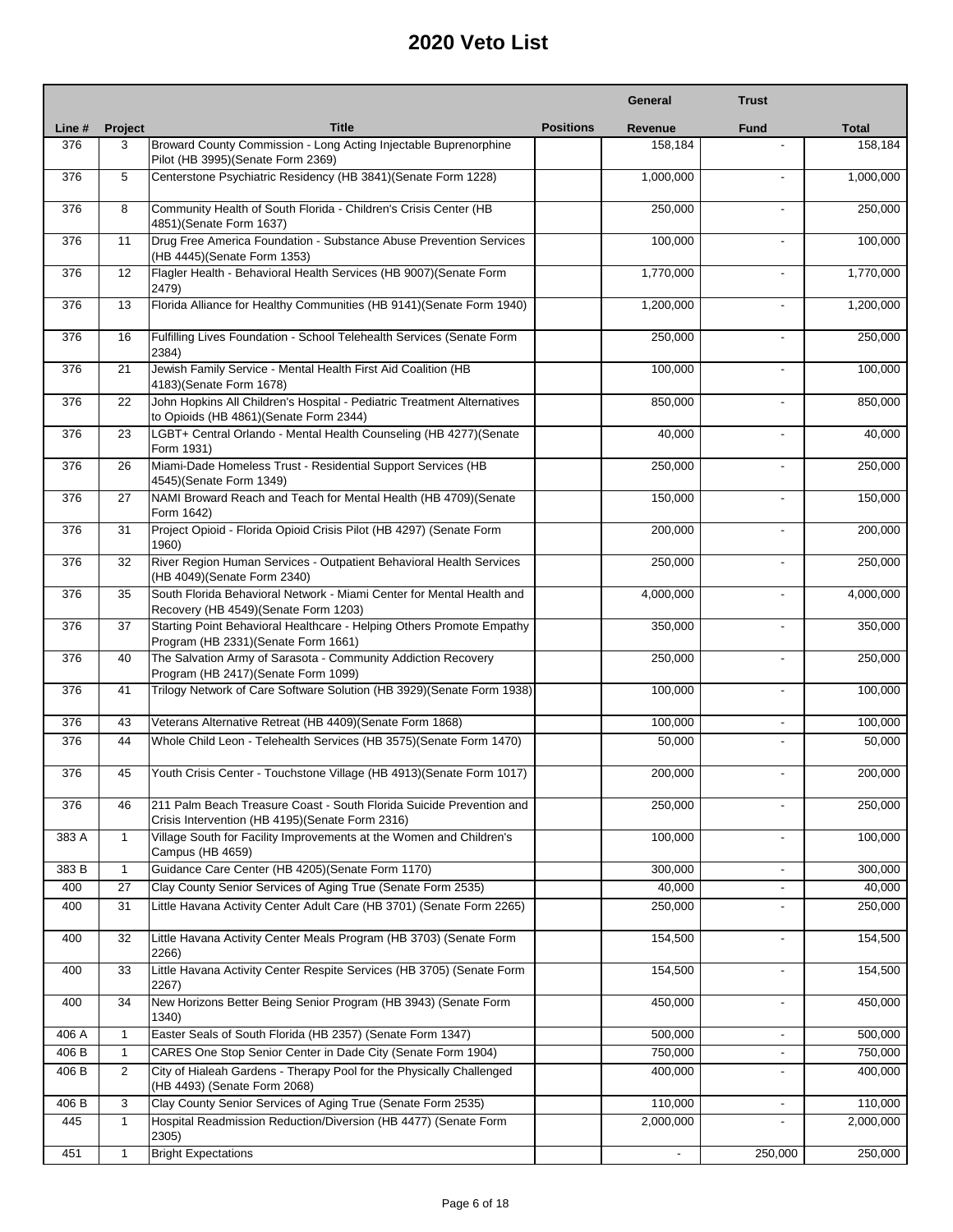|        |                |                                                                                                                                    |                  | General        | <b>Trust</b>             |              |
|--------|----------------|------------------------------------------------------------------------------------------------------------------------------------|------------------|----------------|--------------------------|--------------|
| Line # | <b>Project</b> | <b>Title</b>                                                                                                                       | <b>Positions</b> | Revenue        | <b>Fund</b>              | <b>Total</b> |
| 452    | 14             | Nova Southeastern University - Veterans Access Clinic (HB 3733)<br>(Senate Form 1062)                                              |                  | 3,500,000      |                          | 3,500,000    |
| 452    | 16             | Agape Community Health Center- Mobile Dental Unit (HB 2889) (Senate<br>Form 1215)                                                  |                  | 750,000        | $\overline{a}$           | 750,000      |
| 452    | 18             | City of Homestead: Breast Cancer Screening (HB 9101) (Senate Form<br>1358)                                                         |                  | 500,000        | $\blacksquare$           | 500,000      |
| 452    | 19             | Heart of Florida United Way Orlando United Assistance Center (Heart of<br>FL Pulse) (HB 9095)                                      |                  | 50,000         | $\overline{a}$           | 50,000       |
| 452    | 20             | Andrews Regenerative Medicine Center (HB 2275) (Senate Form 1395)                                                                  |                  | 500,000        |                          | 500,000      |
| 452    | 24             | Broward Community and Family Health Centers Cervical Cancer<br>Prevention and Detection (HB 3869) (Senate Form 1254)               |                  | 246,732        | ٠                        | 246,732      |
| 452    | 26             | Diabetes Research Institute Foundation - Cellular Research to Cure<br>Diabetes (HB 3967) (Senate Form 1882)                        |                  | 150,000        |                          | 150,000      |
| 458 A  | $\mathbf{1}$   | Scripps Research Institute (HB 4373) (Senate Form 1629)                                                                            |                  | 500,000        | $\blacksquare$           | 500,000      |
| 467 A  | $\mathbf{1}$   | YMCA of Florida's First Coast for the Immokalee Unique Abilities Center<br>(HB 3989) (Senate Form 2448)                            |                  | 500,000        |                          | 500,000      |
| 467 A  | 2              | Focused Ultrasound Neurological Research Institute (HB 4349) (Senate<br>Form 2478)                                                 |                  | 500,000        | ٠                        | 500,000      |
| 476    | $\overline{4}$ | Live Like Bella Childhood Cancer Foundation (HB 2271) (Senate Form<br>1635)                                                        |                  | 750,000        | $\overline{\phantom{a}}$ | 750,000      |
| 476    | 5              | Broward County HIV Test and Treat Program (HB 3957) (Senate Form<br>1009)                                                          |                  | 800,000        | $\overline{a}$           | 800,000      |
| 509    | $\mathbf{1}$   | James Patrick Memorial Work Incentive Personal Attendant Services<br>and Employment Assistance Program                             |                  | 500,000        |                          | 500,000      |
| 509    | $\overline{4}$ | Baptist Health Research Institute Familial Screening for Brain<br>Aneurysms (HB 2897) (Senate Form 1654)                           |                  | 250,000        | L.                       | 250,000      |
| 526    | 2              | Maternal Fetal Medicine (HB 4479) (Senate Form 2112)                                                                               |                  | 700,000        |                          | 700,000      |
| 526    | $\overline{4}$ | Fetal Alcohol Spectrum Disorder Program (Senate Form 1962)                                                                         |                  | 250,000        |                          | 250,000      |
| 529    | 2              | PanCare School Telehealth (HB 4791) (Senate Form 2197)                                                                             |                  | 149,628        | $\overline{\phantom{0}}$ | 149,628      |
| 542 A  | $\mathbf{1}$   | Florida Chiropractic Society Drug Free Alternatives for Pain Treatment<br>(HB 4285) (Senate Form 2494)                             |                  | 115,000        |                          | 115,000      |
| 577 A  | 2              | Northwest Florida State College Service Dogs for Veterans (HB 4379)<br>(Senate Form 2219)                                          |                  | 50,000         |                          | 50,000       |
| 577 A  | 3              | Trilogy Integrated Resources - Network of Care for Veteran and Military<br>Service Members (HB 3135) (Senate Form 2076)            |                  | 135,000        | L.                       | 135,000      |
| 577 A  | 5              | The Transition House, Inc. - Homeless Veterans Program (HB 4301)<br>(Senate Form 2064)                                             |                  | 200,000        | ٠                        | 200,000      |
| 577 A  | 6              | Northeast Florida Fire Watch (HB 2703) (Senate Form 1656)                                                                          |                  | 250,000        | L.                       | 250,000      |
| 577 A  | 7              | Vietnam Veterans 50 Year Commemorative Book (HB 2763) (Senate<br>Form 1011)                                                        |                  | 100,000        |                          | 100,000      |
| 577 A  | 8              | Women Veterans Ignited - Northeast Women Veterans, Inc. (HB 3603)<br>(Senate Form 1214)                                            |                  | 389,450        |                          | 389,450      |
| 579 A  | $\mathbf{1}$   | McCormick Research Institute - Veterans Service Center (HB 3853)<br>(Senate Form 2082)                                             |                  | 100,000        | ٠                        | 100,000      |
| 579 A  | 2              | K9 Partners for Patriots (HB 4427) (Senate Form 1179)                                                                              |                  | 400,000        |                          | 400,000      |
| 586 A  |                | Special Categories - Transfer To Office Of Program Policy Analysis And<br>Government Accountability For Doc Facilities Master Plan |                  |                | 2,000,000                | 2,000,000    |
| 694    | $\mathbf{1}$   | Infectious Disease Drug Treatment                                                                                                  |                  | 28,000,000     |                          | 28,000,000   |
| 719    | $\mathbf{1}$   | Residential Substance Abuse Treatment Services for Community<br>Supervision - Alachua, Bradford, Clay                              |                  | 1,000,000      |                          | 1,000,000    |
| 1178   | $\mathbf{1}$   | Retention Bonus Plan for DJJ Contracted Direct Care Staff (HB 3091)<br>(Senate Form 2552)                                          |                  | 2,000,000      | ٠                        | 2,000,000    |
| 1196   | $\overline{7}$ | City of West Park Youth Crime Prevention (HB 4399) (Senate Form<br>1387)                                                           |                  | 200,000        |                          | 200,000      |
| 1196   | 10             | Duval Leaders of Tomorrow (HB 3847) (Senate Form 2473)                                                                             |                  | 100,000        | $\overline{\phantom{a}}$ | 100,000      |
| 1196   | 14             | Oak Street Home II - Female Delinquency Prevention Program (HB<br>3327) (Senate Form 1723)                                         |                  | 250,000        |                          | 250,000      |
| 1196   | 16             | Prodigy Cultural Arts Program (HB 4411)                                                                                            |                  | 250,000        | ä,                       | 250,000      |
| 1196   | 17             | Children of Inmates: Careers Over Crime (HB 3793) (Senate Form 2334)                                                               |                  |                | 125,000                  | 125,000      |
| 1196   | 18             | Filter Family Solutions (HB 3923) (Senate Form 1413)                                                                               |                  | $\blacksquare$ | 50,000                   | 50,000       |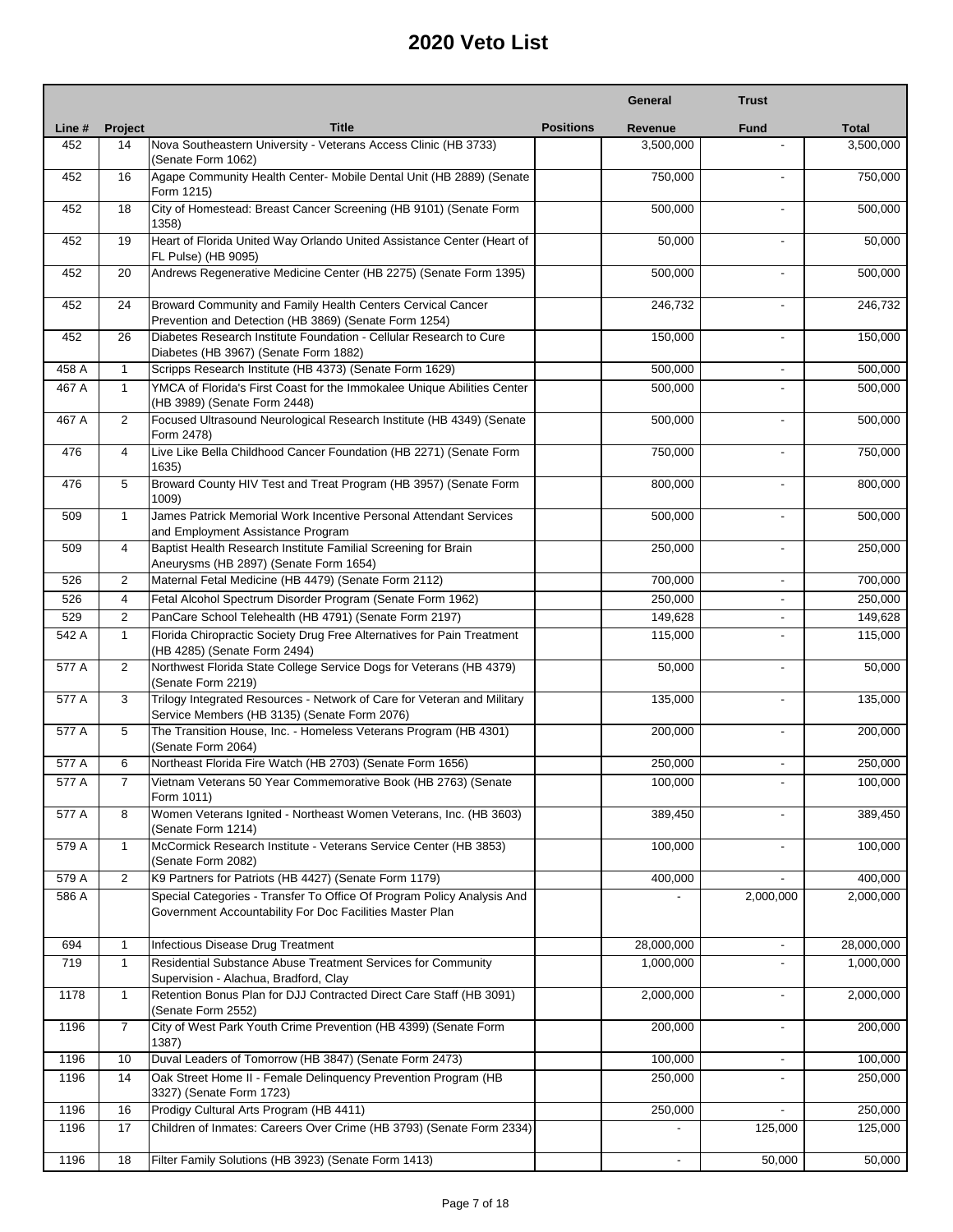|        |                |                                                                                                                                                                     |                  | General   | <b>Trust</b>             |              |
|--------|----------------|---------------------------------------------------------------------------------------------------------------------------------------------------------------------|------------------|-----------|--------------------------|--------------|
| Line # | <b>Project</b> | <b>Title</b>                                                                                                                                                        | <b>Positions</b> | Revenue   | <b>Fund</b>              | <b>Total</b> |
| 1203 A | 1              | Boys & Girls Clubs of Northeast Florida - Camp Deep Pond (HB 2579)<br>(Senate Form 1696)                                                                            |                  | 750.000   |                          | 750,000      |
| 1203 A | $\overline{2}$ | Pace Center for Girls Program - Building (HB 3925) (Senate Form 1875)                                                                                               |                  | 3,500,000 |                          | 3,500,000    |
| 1203 A | 3              | Filter Family Solutions (HB 3923) (Senate Form 1413)                                                                                                                |                  |           | 200,000                  | 200,000      |
| 1203 A | $\overline{4}$ | Youth and Family Alternatives - Collaborative Case Management Facility<br>(HB 4419) (Senate Form 1718)                                                              |                  |           | 200,000                  | 200,000      |
| 1203 B |                | Grants And Aids To Local Governments And Nonstate Entities - Fixed<br>Capital Outlay - Children In Need Of Services/Families In Need Of<br><b>Services Shelters</b> |                  |           | 250,000                  | 250,000      |
| 1223 A |                | Grants And Aids To Local Governments And Nonstate Entities - Fixed<br>Capital Outlay - Liberty County Jail Improvements                                             |                  | 250,000   |                          | 250,000      |
| 1260   |                | Special Categories - Grants And Aids - A Child Is Missing Program                                                                                                   |                  | 232,461   |                          | 232,461      |
| 1261   | 2              | Broward County Sheriff's Office - Cold Cases and Property Crime<br>Backlog Reduction (HB 4647) (Senate Form 1975)                                                   |                  | 250,000   | $\mathbf{r}$             | 250,000      |
| 1261   | 3              | Broward County Sheriff's Office Real-Time Crime Center Expansion (HB<br>4643) (Senate Form 1974)                                                                    |                  | 500,000   | $\overline{\phantom{a}}$ | 500,000      |
| 1261   | $\overline{4}$ | City of Cape Coral - Real-Time Crime Center (HB 9059) (Senate Form<br>1615)                                                                                         |                  | 250,000   | $\sim$                   | 250,000      |
| 1261   | 6              | Hillsborough County Sheriff's Office Explosive Ordnance Disposal (EOD)<br>Team - Response Vehicle (HB 2143)                                                         |                  | 546,250   |                          | 546,250      |
| 1261   | $\overline{7}$ | Jacksonville Pre-Trial Release Pilot Program (HB 4307)                                                                                                              |                  | 500.000   | $\blacksquare$           | 500,000      |
| 1261   | 8              | Pinellas County Sheriff's Office - Eckerd College Search & Rescue (EC-<br>SAR) Program (HB 4723) (Senate Form 2346)                                                 |                  | 250,000   | $\overline{a}$           | 250,000      |
| 1261   | 10             | Resources In Community Hope (RICH) House (HB 2257) (Senate Form<br>2169)                                                                                            |                  | 150,000   |                          | 150,000      |
| 1261   | 11             | Tampa Police Department Bomb Squad Response Vehicle (HB 4505)<br>(Senate Form 1152)                                                                                 |                  | 250,000   | $\blacksquare$           | 250,000      |
| 1316   | 3              | End Human Trafficking, Inc. (HB 3743) (Senate Form 1408)                                                                                                            |                  | 250,000   |                          | 250,000      |
| 1318   | 5              | The Florida Council on the Social Status of Black Men and Boys (Senate<br>Form 2560)                                                                                |                  | 150,000   | $\overline{a}$           | 150,000      |
| 1332   | $\overline{2}$ | Floridians for Puerto Rico, Inc. (Senate Form 2502)                                                                                                                 |                  | 1,150,000 | $\blacksquare$           | 1,150,000    |
| 1332   | 3              | Legal Center of Florida P.A. (Senate Form 2503)                                                                                                                     |                  | 1,385,000 |                          | 1,385,000    |
| 1370 A |                | Special Categories - Acquisition Of Motor Vehicles                                                                                                                  |                  |           | 600,000                  | 600,000      |
| 1384   | $\mathbf{1}$   | Fostering Success Pilot Project                                                                                                                                     |                  | 150,000   |                          | 150,000      |
| 1388   | $\mathbf{1}$   | <b>Fostering Success Pilot Project</b>                                                                                                                              |                  | 100,000   |                          | 100,000      |
| 1391 A |                | Fixed Capital Outlay - Repairs And Improvements - Shaw Building<br>Winterhaven                                                                                      |                  |           | 250,000                  | 250,000      |
| 1422 A |                | Special Categories - Aircraft Purchase                                                                                                                              |                  |           | 671,000                  | 671,000      |
| 1450   | $\mathbf{1}$   | Agricultural Plastic Recycling Market Development Initiative (HB 4109)<br>(Senate Form 1585)                                                                        |                  | 200,000   |                          | 200,000      |
| 1477   | $\mathbf{1}$   | Cattle Enhancement Board, Inc.                                                                                                                                      |                  | 750,000   |                          | 750,000      |
| 1477   | 2              | 2021 Miami International Agriculture, Horse and Cattle Show (HB 3669)<br>(Senate Form 1119)                                                                         |                  | 98,850    |                          | 98,850       |
| 1483 B |                | Grants And Aids To Local Governments And Nonstate Entities - Fixed<br>Capital Outlay - Florida Horse Park                                                           |                  | 500,000   | $\overline{\phantom{a}}$ | 500,000      |
| 1483 C | $\mathbf{1}$   | Arcadia Rodeo Multi-Functional Facility (HB 3217) (Senate Form 1739)                                                                                                |                  | 200.000   | $\blacksquare$           | 200,000      |
| 1483 C | 2              | <b>Bradford County Fair Association</b>                                                                                                                             |                  | 500,000   |                          | 500,000      |
| 1483 C | 3              | Clay County Board of County Commissioners Fairground Renovations &<br>Improvements                                                                                  |                  | 500,000   |                          | 500,000      |
| 1483 C | 4              | Hernando County Fair Association                                                                                                                                    |                  | 424,065   | $\overline{\phantom{a}}$ | 424,065      |
| 1483 C | 5              | Martin County Fair Association Agriplex & Fairgrounds (HB 2175)                                                                                                     |                  | 200,000   |                          | 200,000      |
| 1483 C | 6              | Northeast Florida Fair Association                                                                                                                                  |                  | 250,000   | $\blacksquare$           | 250,000      |
| 1483 C | 7              | Putnam County Fair Association                                                                                                                                      |                  | 750,000   | $\overline{\phantom{a}}$ | 750,000      |
| 1483 C | 8              | South Florida Fairgrounds Multi-Purpose Exhibition Building (HB 3665)<br>(Senate Form 1625)                                                                         |                  | 250,000   |                          | 250,000      |
| 1483 C | 9              | Suwannee County Board of County Commissioners Agricultural Complex<br>& Colloseum                                                                                   |                  | 500,000   |                          | 500,000      |
| 1492 A |                | Grants And Aids To Local Governments And Nonstate Entities - Fixed<br>Capital Outlay - Bascom Farms                                                                 |                  | 1,800,000 |                          | 1,800,000    |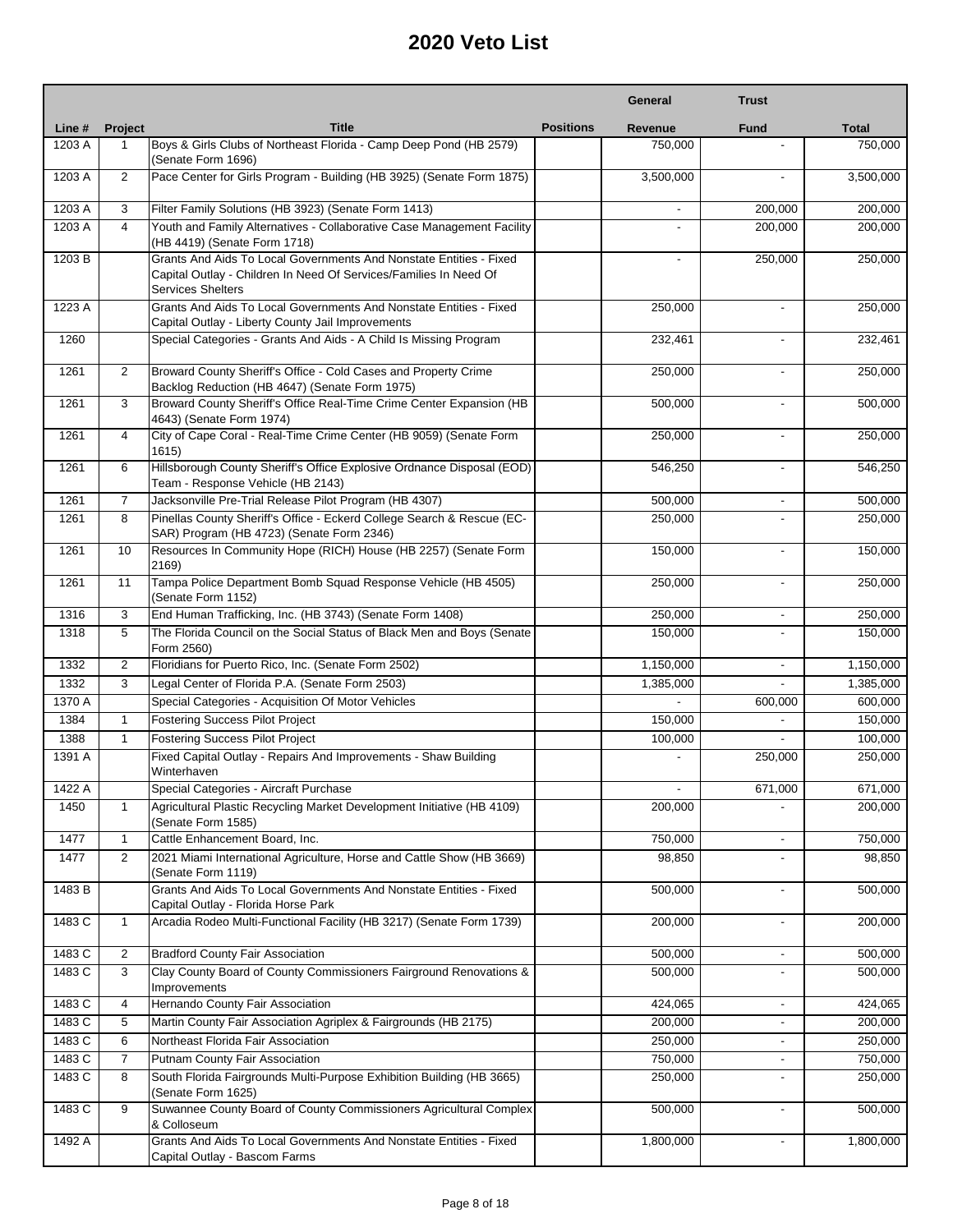|        |                |                                                                                                                             |                  | General   | <b>Trust</b>             |              |
|--------|----------------|-----------------------------------------------------------------------------------------------------------------------------|------------------|-----------|--------------------------|--------------|
| Line # | <b>Project</b> | <b>Title</b>                                                                                                                | <b>Positions</b> | Revenue   | <b>Fund</b>              | <b>Total</b> |
| 1512   | 1              | Laurel Wilt Mitigation Program (HB 3269) (Senate Form 1638)                                                                 |                  | 150,000   |                          | 150,000      |
| 1512   | $\overline{2}$ | Apiculture Diagnostics Pilot Program (HB 3215) (Senate Form 2127)                                                           |                  | 280,000   |                          | 280,000      |
| 1524   | 3              | North Miami Food Pantry (HB 3437) (Senate Form 2283)                                                                        |                  | 100,000   | $\blacksquare$           | 100,000      |
| 1524   | $\overline{4}$ | Jewish Federation of Sarasota-Manatee Sustainable Space Garden (HB<br>2095) (Senate Form 1232)                              |                  | 300,000   | $\overline{a}$           | 300,000      |
| 1627 A | $\mathbf{1}$   | Coastal Mitigation and Sand Retention Pilot (HB 9251) (Senate Form<br>2551)                                                 |                  | 200,000   | $\overline{a}$           | 200,000      |
| 1627 A | $\overline{2}$ | Key Biscayne Sargassum Removal (HB 3889) (Senate Form 1554)                                                                 |                  | 200,000   | $\overline{a}$           | 200,000      |
| 1627 A | $\overline{4}$ | White Springs Water Treatment & Distribution (HB 4105) (Senate Form<br>1802)                                                |                  | 150,000   |                          | 150,000      |
| 1635 A | $\mathbf{1}$   | Apalachicola Inflow and Infiltration Study (HB 2999) (Senate Form 1432)                                                     |                  | 100,000   | $\blacksquare$           | 100,000      |
| 1635 A | $\overline{2}$ | Atlantic Beach Aquatic Gardens/Hopkins Creek Flood Mitigation Phase 2<br>(HB 2715) (Senate Form 2065)                       |                  | 500,000   |                          | 500,000      |
| 1635 A | 3              | Aventura Curbing of Swale Flooding on Country Club Drive (HB 2875)<br>(Senate Form 1136)                                    |                  | 250,000   | $\blacksquare$           | 250,000      |
| 1635 A | 4              | Bal Harbour Village Stormwater System Improvement (HB 2877)<br>(Senate Form 1114)                                           |                  | 425,000   |                          | 425,000      |
| 1635 A | 5              | Bay County Wastewater Facilities - Hurricane Michael (HB 4785)<br>(Senate Form 2192)                                        |                  | 950,000   | $\blacksquare$           | 950,000      |
| 1635 A | $\overline{7}$ | Boca Raton 20-inch Critical Wastewater Force Main Resiliency Project<br>Replacement/Redundancy (HB 2451) (Senate Form 1488) |                  | 200,000   | $\blacksquare$           | 200,000      |
| 1635 A | 9              | Bowling Green Inflow of Rain Water (HB 4075) (Senate Form 2011)                                                             |                  | 100,000   |                          | 100,000      |
| 1635 A | 12             | Brooksville Lamar Drinking Water Plant (HB 3505) (Senate Form 1861)                                                         |                  | 400,000   | $\overline{\phantom{a}}$ | 400,000      |
| 1635 A | 19             | Charlotte County Countryman Ackerman Septic-to-Sewer (HB 4315)<br>(Senate Form 1236)                                        |                  | 1,000,000 |                          | 1,000,000    |
| 1635 A | 20             | Cinco Bayou Glenwood Park Stormwater Improvements (HB 3207)<br>(Senate Form 2216)                                           |                  | 100,000   | $\blacksquare$           | 100,000      |
| 1635 A | 23             | Clay County Utility Authority Saratoga Springs Water Treatment Plant<br>(HB 4953) (Senate Form 2520)                        |                  | 1,500,000 |                          | 1,500,000    |
| 1635 A | 24             | Coconut Creek Hillsboro Water Storage Tank Rehabilitation (HB 3187)<br>(Senate Form 1537)                                   |                  | 100,000   | $\blacksquare$           | 100,000      |
| 1635 A | 25             | Collier County Cocohatchee River Critical Dredge Project (HB 4829)<br>(Senate Form 1042)                                    |                  | 100,000   | $\blacksquare$           | 100,000      |
| 1635 A | 26             | Collier County Golden Gate City Outfall Restoration Project Phase 1 (HB<br>3369) (Senate Form 1040)                         |                  | 100,000   | $\blacksquare$           | 100,000      |
| 1635 A | 27             | Coral Gables Canal Dredging (HB 2633) (Senate Form 1263)                                                                    |                  | 300,000   |                          | 300,000      |
| 1635 A | 28             | Coral Gables Comprehensive Inflow and Infiltration Program (HB 3035)<br>(Senate Form 2499)                                  |                  | 100,000   |                          | 100,000      |
| 1635 A | 30             | Cutler Bay Wetland Restoration Project (HB 3757) (Senate Form 1559)                                                         |                  | 100,000   |                          | 100,000      |
| 1635 A | 31             | Dania Beach NW/SW 1 Avenue Water Infrastructure Revitalization (HB<br>3333) (Senate Form 1720)                              |                  | 250,000   | $\blacksquare$           | 250,000      |
| 1635 A | 32             | Daytona Beach Flood Mitigation Project (HB 3579) (Senate Form 2059)                                                         |                  | 200,000   |                          | 200,000      |
| 1635 A | 34             | DeFuniak Springs CR 280B Water and Sewer Expansion (HB 9257)<br>(Senate Form 2156)                                          |                  | 500,000   | $\blacksquare$           | 500,000      |
| 1635 A | 37             | Doral Stormwater Improvements NW 89 PI (25-20 St.) (HB 3205)<br>(Senate Form 1334)                                          |                  | 100,000   |                          | 100,000      |
| 1635 A | 38             | Doral Stormwater Master Plan Update (HB 3447) (Senate Form 1268)                                                            |                  | 170,000   | $\blacksquare$           | 170,000      |
| 1635 A | 39             | El Portal Little River Septic to Sewer NE 2nd Avenue Commercial (HB<br>3441) (Senate Form 1490)                             |                  | 500,000   | $\blacksquare$           | 500,000      |
| 1635 A | 41             | Flagler Beach Wastewater Treatment Plant Improvements (HB 2269)<br>(Senate Form 2040)                                       |                  | 900,000   |                          | 900,000      |
| 1635 A | 42             | Flagler County West Flooding and Environmental Mitigation Water<br>Control Project Phase I (HB 4979) (Senate Form 2559)     |                  | 200,000   |                          | 200,000      |
| 1635 A | 43             | Florida Keys Aqueduct Authority Stock Island Reverse Osmosis Plant<br>(HB 2361) (Senate Form 1346)                          |                  | 500,000   |                          | 500,000      |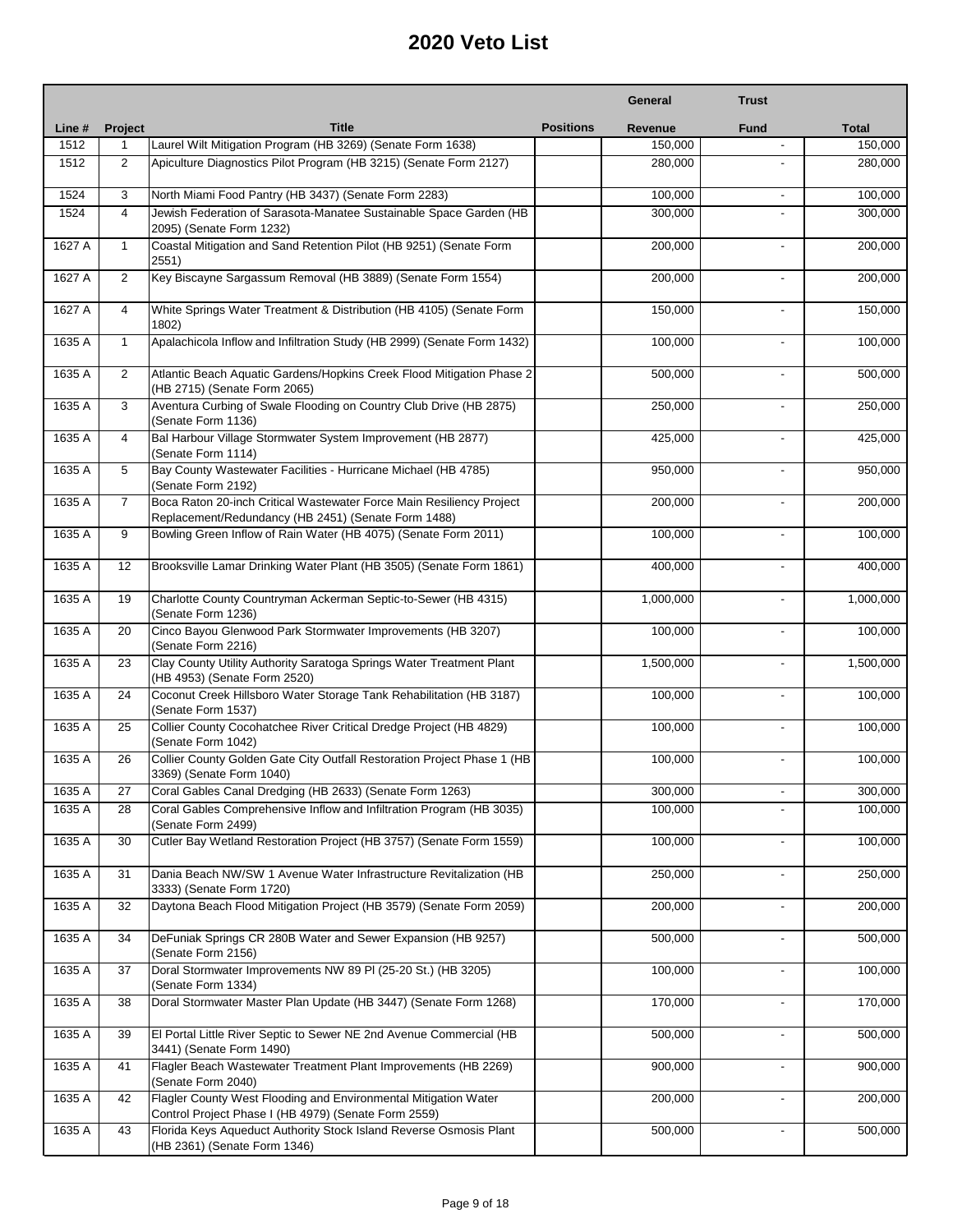|        |         |                                                                                                                                      |                  | General   | <b>Trust</b>             |              |
|--------|---------|--------------------------------------------------------------------------------------------------------------------------------------|------------------|-----------|--------------------------|--------------|
| Line # | Project | <b>Title</b>                                                                                                                         | <b>Positions</b> | Revenue   | <b>Fund</b>              | <b>Total</b> |
| 1635 A | 44      | Fort Lauderdale Dorsey-Riverbend Stormwater Improvements (HB 2569)<br>(Senate Form 1071)                                             |                  | 250.000   |                          | 250,000      |
| 1635 A | 46      | Fort Myers Beach Estero Boulevard Water Improvements (HB 9051)<br>(Senate Form 1689)                                                 |                  | 200,000   |                          | 200,000      |
| 1635 A | 49      | Fort White Water Supply Project (HB 2605) (Senate Form 2483)                                                                         |                  | 2,805,610 | $\overline{\phantom{a}}$ | 2,805,610    |
| 1635 A | 51      | Golden Beach Center Island Phase 2 Storm Pump Station (HB 2391)<br>(Senate Form 1492)                                                |                  | 500,000   |                          | 500,000      |
| 1635 A | 52      | Greenacres Swain Blvd Sewer Extension (HB 3663) (Senate Form 1244)                                                                   |                  | 225,000   | $\blacksquare$           | 225,000      |
| 1635 A | 57      | Holmes Beach Flood Prevention Improvements (HB 3835) (Senate Form<br>1813)                                                           |                  | 2,000,000 |                          | 2,000,000    |
| 1635 A | 58      | Homestead Automatic Flushing System (HB 3165) (Senate Form 2538)                                                                     |                  | 150,000   | ٠                        | 150,000      |
| 1635 A | 60      | Hypoluxo Septic to Sewer Conversion (HB 2411)                                                                                        |                  | 200,000   | $\overline{\phantom{0}}$ | 200,000      |
| 1635 A | 64      | Indian Trail Improvement District M-0 Outfall Canal Gate (HB 2575)<br>(Senate Form 2276)                                             |                  | 200,000   |                          | 200,000      |
| 1635 A | 65      | Inglis Sub-Regional Wastewater System (HB 3769) (Senate Form 1105)                                                                   |                  | 200,000   |                          | 200,000      |
| 1635 A | 66      | Jupiter Pennock Industrial Park Stormwater Improvements (HB 2129)                                                                    |                  | 150,000   |                          | 150,000      |
| 1635 A | 67      | Jupiter Seminole Avenue Stormwater Basin Improvements (HB 2133)                                                                      |                  | 250,000   | ٠                        | 250,000      |
| 1635 A | 68      | Jupiter Sims Creek Preserve Hydrologic Restoration (HB 2131)                                                                         |                  | 150,000   | $\overline{\phantom{a}}$ | 150,000      |
| 1635 A | 69      | Lake Clarke Shores - Septic to Sewer Design Project (HB 2211) (Senate<br>Form 1111)                                                  |                  | 236,177   | $\overline{\phantom{0}}$ | 236,177      |
| 1635 A | 70      | Lake Seminole Submerged Aquatic Vegetation Renourishment (Senate<br>Form 2077)                                                       |                  | 992,278   |                          | 992,278      |
| 1635 A | 71      | Largo Keene Park Sanitary Sewer Improvements (HB 3237) (Senate<br>Form 1772)                                                         |                  | 90,000    | ٠                        | 90,000       |
| 1635 A | 72      | Lauderdale-By-The-Sea Septic to Sewer (HB 2645) (Senate Form 1649)                                                                   |                  | 250,000   |                          | 250,000      |
| 1635 A | 73      | Lauderhill Southeast Water Service Project (HB 3477) (Senate Form<br>1295)                                                           |                  | 500,000   | ٠                        | 500,000      |
| 1635 A | 75      | Loxahatchee Groves Canal System Rehabilitation (HB 4097) (Senate<br>Form 2249)                                                       |                  | 150,000   |                          | 150,000      |
| 1635 A | 76      | Macclenny Water Treatment Plant II Upgrades and 12-inch Water Main<br>Extension (HB 3745) (Senate Form 2492)                         |                  | 200,000   | ٠                        | 200,000      |
| 1635 A | 77      | Manatee County Water Quality Improvement with Native Oysters and<br>Clams (HB 3829) (Senate Form 1173)                               |                  | 950,000   | ٠                        | 950,000      |
| 1635 A | 78      | Margate Water Treatment Plant Improvements (HB 3211) (Senate Form<br>1529)                                                           |                  | 150,000   | $\blacksquare$           | 150,000      |
| 1635 A | 80      | Martin County Cypress Creek Floodplain Restoration Project (HB 2195)<br>(Senate Form 2497)                                           |                  | 100,000   |                          | 100,000      |
| 1635 A | 82      | Medley Tobie Wilson Multiuse Community Center Water Quality<br>Improvements and Bulkhead Replacement (HB 3365) (Senate Form<br>1519) |                  | 100,000   |                          | 100,000      |
| 1635 A | 86      | Miami Beach 75th Street Booster Station (HB 2537) (Senate Form 1112)                                                                 |                  | 200,000   | $\overline{\phantom{a}}$ | 200,000      |
| 1635 A | 87      | Miami Gardens NW 159 Street Drainage Improvement Project (HB<br>3405) (Senate Form 1247)                                             |                  | 20,000    | $\mathbf{r}$             | 20,000       |
| 1635 A | 88      | Miami Gardens NW 195 Street and NW 12 Ave Stormwater Drainage<br>Improvement (HB 3407) (Senate Form 1248)                            |                  | 30,000    |                          | 30,000       |
| 1635 A | 89      | Miami Lakes Loch Lomond Drainage Improvements Project (HB 3553)<br>(Senate Form 1065)                                                |                  | 1,000,000 | L.                       | 1,000,000    |
| 1635 A | 90      | Miami Lakes Royal Oaks Drainage Improvements Project (HB 3389)<br>(Senate Form 1064)                                                 |                  | 1,000,000 |                          | 1,000,000    |
| 1635 A | 91      | Miami Shores Village Shores Estates Drain Water System (HB 3443)<br>(Senate Form 1681)                                               |                  | 100,000   | ٠                        | 100,000      |
| 1635 A | 92      | Miami Springs East Drive Stormwater and Road Improvement (HB 3383)<br>(Senate Form 1204)                                             |                  | 800,000   |                          | 800,000      |
| 1635 A | 93      | Milton North Santa Rosa Regional Water Reclamation Facility (HB 2923)<br>(Senate Form 1393)                                          |                  | 500,000   | ٠                        | 500,000      |
| 1635 A | 94      | Naples Design of Phase 2 - Naples Bay Red Tide Septic Tank Mitigation<br>Program (HB 4835) (Senate Form 1039)                        |                  | 1,100,000 | ٠                        | 1,100,000    |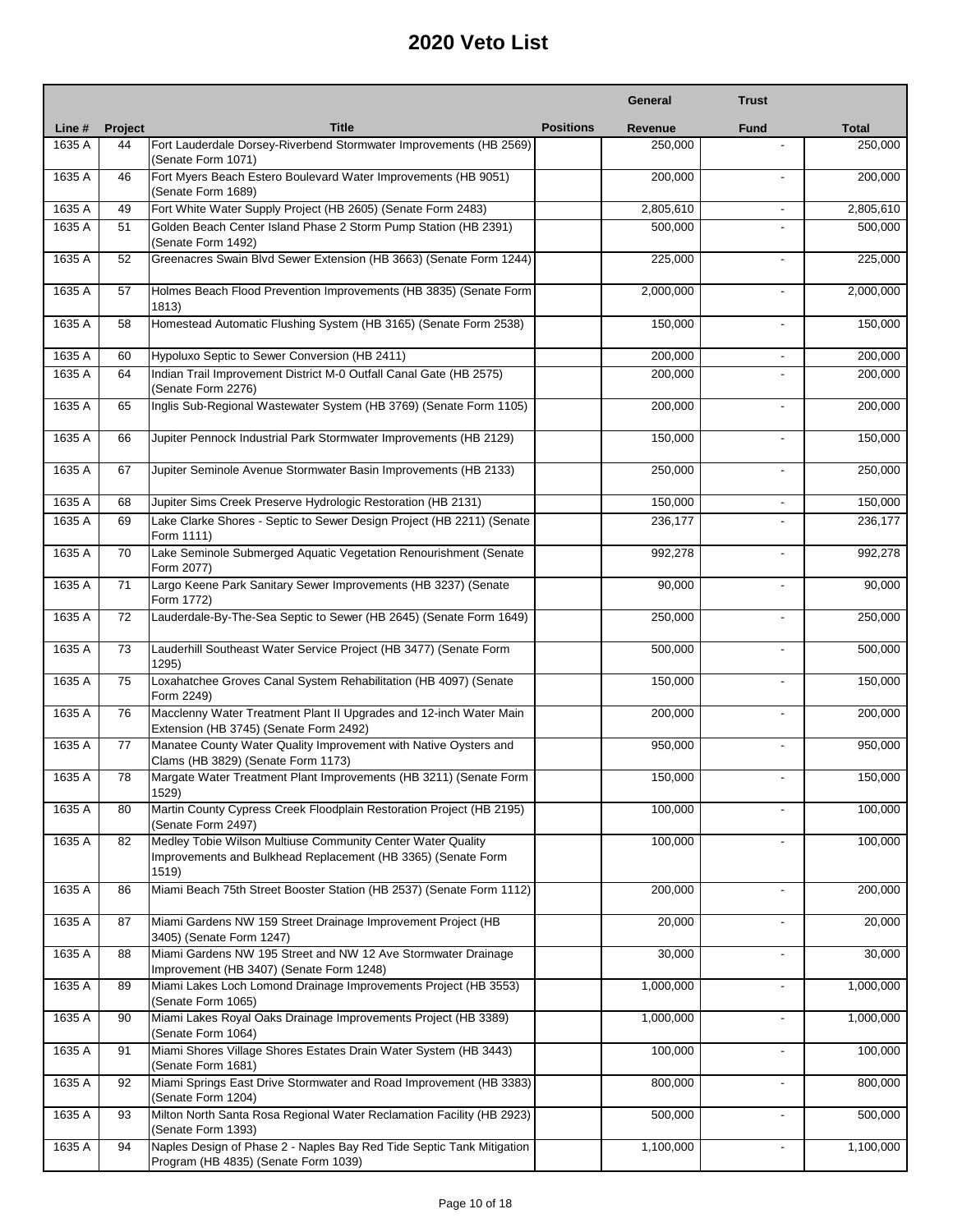|        |         |                                                                                                                       |                  | General   | <b>Trust</b>             |              |
|--------|---------|-----------------------------------------------------------------------------------------------------------------------|------------------|-----------|--------------------------|--------------|
| Line # | Project | <b>Title</b>                                                                                                          | <b>Positions</b> | Revenue   | <b>Fund</b>              | <b>Total</b> |
| 1635 A | 95      | Nassau County American Beach Well and Septic Phase Out (HB 2215)<br>(Senate Form 1367)                                |                  | 900,000   |                          | 900,000      |
| 1635 A | 96      | New Port Richey 2019 Beach Street Stormwater Drainage Improvements<br>(HB 4423) (Senate Form 1147)                    |                  | 200,000   |                          | 200,000      |
| 1635 A | 97      | New Smyrna Beach Septic to Sewer Feasibility Study (HB 2637)                                                          |                  | 125,000   | $\overline{\phantom{a}}$ | 125,000      |
| 1635 A | 98      | Newberry State Road 26 Water & Wastewater Infrastructure (HB 2691)<br>(Senate Form 2236)                              |                  | 200,000   |                          | 200,000      |
| 1635 A | 99      | North Lauderdale SW 13th Street Drainage Improvements (HB 2901)<br>(Senate Form 1290)                                 |                  | 100,000   | $\overline{a}$           | 100,000      |
| 1635 A | 100     | North Miami Beach Corona del Mar Phase II Sewer System (HB 2881)<br>(Senate Form 1269)                                |                  | 225,000   |                          | 225,000      |
| 1635 A | 101     | North Miami Septic to Sewer Conversions (HB 3439) (Senate Form<br>2282)                                               |                  | 200,000   | ٠                        | 200,000      |
| 1635 A | 102     | North Port Warm Mineral Springs Water and Sewer Utilities (HB 2791)<br>(Senate Form 2579)                             |                  | 300,000   |                          | 300,000      |
| 1635 A | 103     | Oak Hill Septic to Sewer Retrofit Area 2A (HB 3229) (Senate Form 1703)                                                |                  | 200,000   | $\overline{a}$           | 200,000      |
| 1635 A | 105     | Okaloosa County Overbrook Area Flooding (HB 3109) (Senate Form<br>2413)                                               |                  | 375,000   |                          | 375,000      |
| 1635 A | 109     | Osceola County Lake Toho Water Restoration Diversion Wall Design<br>and Construction (HB 3865) (Senate Form 2325)     |                  | 300,000   | ٠                        | 300,000      |
| 1635 A | 112     | Palm Beach County-Lake Worth Lagoon Monitoring Program (HB 2407)<br>(Senate Form 1066)                                |                  | 500.000   | $\blacksquare$           | 500,000      |
| 1635 A | 113     | Palm Beach County-Singer Island Submerged Lands Acquisition (HB<br>2403)                                              |                  | 150,000   | $\overline{a}$           | 150,000      |
| 1635 A | 114     | Palmetto Bay Sub-Basin 61 Construction (HB 3461) (Senate Form 2022)                                                   |                  | 100,000   | $\overline{a}$           | 100,000      |
| 1635 A | 115     | Panama City Millville Waste Water Treatment Plant Relocation<br>Assessment (HB 4771) (Senate Form 2196)               |                  | 500,000   |                          | 500,000      |
| 1635 A | 116     | Panama City Remove and Relocate Sanitary Sewer Line from St.<br>Andrews Bay (HB 4767) (Senate Form 2195)              |                  | 600,000   | ٠                        | 600,000      |
| 1635 A | 117     | Parkland Stormwater Quality Improvement Project (HB 2125) (Senate<br>Form 1130)                                       |                  | 100,000   |                          | 100,000      |
| 1635 A | 118     | Pasco County Handcart Road Water and Wastewater (HB 2035)<br>(Senate Form 1857)                                       |                  | 5,750,000 | $\overline{\phantom{0}}$ | 5,750,000    |
| 1635 A | 119     | Pasco County Mitchell Ranch Road Drainage Improvement SW 848 (HB<br>2591) (Senate Form 1427)                          |                  | 100,000   |                          | 100,000      |
| 1635 A | 120     | Pasco County Quail Hollow Blvd. South (SW-530) (HB 3181) (Senate<br>Form 2275)                                        |                  | 850,000   |                          | 850,000      |
| 1635 A | 121     | Pembroke Park John P. Lyons Lane Stormwater Pumping Station (HB<br>4017) (Senate Form 1092)                           |                  | 100,000   | $\overline{a}$           | 100,000      |
| 1635 A | 122     | Penney Farms Potable Water Update for Deteriorating Pipeline (HB<br>4947) (Senate Form 1108)                          |                  | 100,000   |                          | 100,000      |
| 1635 A | 123     | Pinecrest Stormwater Improvements (HB 3807) (Senate Form 1556)                                                        |                  | 150,000   |                          | 150,000      |
| 1635 A | 124     | Pinellas Park Orchid Lake Improvements Phase II (HB 2233) (Senate<br>Form 2463)                                       |                  | 270,000   |                          | 270,000      |
| 1635 A | 125     | Plant City Mcintosh Park Integrated Water Master Plan (HB 4729)<br>(Senate Form 2028)                                 |                  | 500,000   | L.                       | 500,000      |
| 1635 A | 126     | Polk Regional Water Cooperative Heartland Headwaters                                                                  |                  | 500,000   |                          | 500,000      |
| 1635 A | 127     | Ponce Inlet Ponce De Leon Circle Septic to Sewer (HB 2583) (Senate<br>Form 1701)                                      |                  | 125,000   |                          | 125,000      |
| 1635 A | 128     | Port Orange Howes Street Drainage Improvements (HB 2383) (Senate<br>Form 1702)                                        |                  | 250,000   | ÷,                       | 250,000      |
| 1635 A | 129     | Port St. Joe First Street Sewer Lift Station (HB 3005) (Senate Form<br>1541)                                          |                  | 100,000   | L.                       | 100,000      |
| 1635 A | 131     | Punta Gorda Boca Grande Area Water Quality Improvements (HB 4317)<br>(Senate Form 1743)                               |                  | 100,000   | ٠                        | 100,000      |
| 1635 A | 133     | Riviera Beach Utilities Special District Intracoastal Critical Water Main<br>Replacement (HB 4003) (Senate Form 1713) |                  | 200,000   | L.                       | 200,000      |
| 1635 A | 138     | Santa Rosa County Santa Monica Street Paving (HB 3337) (Senate<br>Form 2161)                                          |                  | 100,000   |                          | 100,000      |
| 1635 A | 139     | Sarasota County Bee Ridge Water Reclamation Facility Recharge Wells<br>(HB 2509) (Senate Form 1101)                   |                  | 100,000   |                          | 100,000      |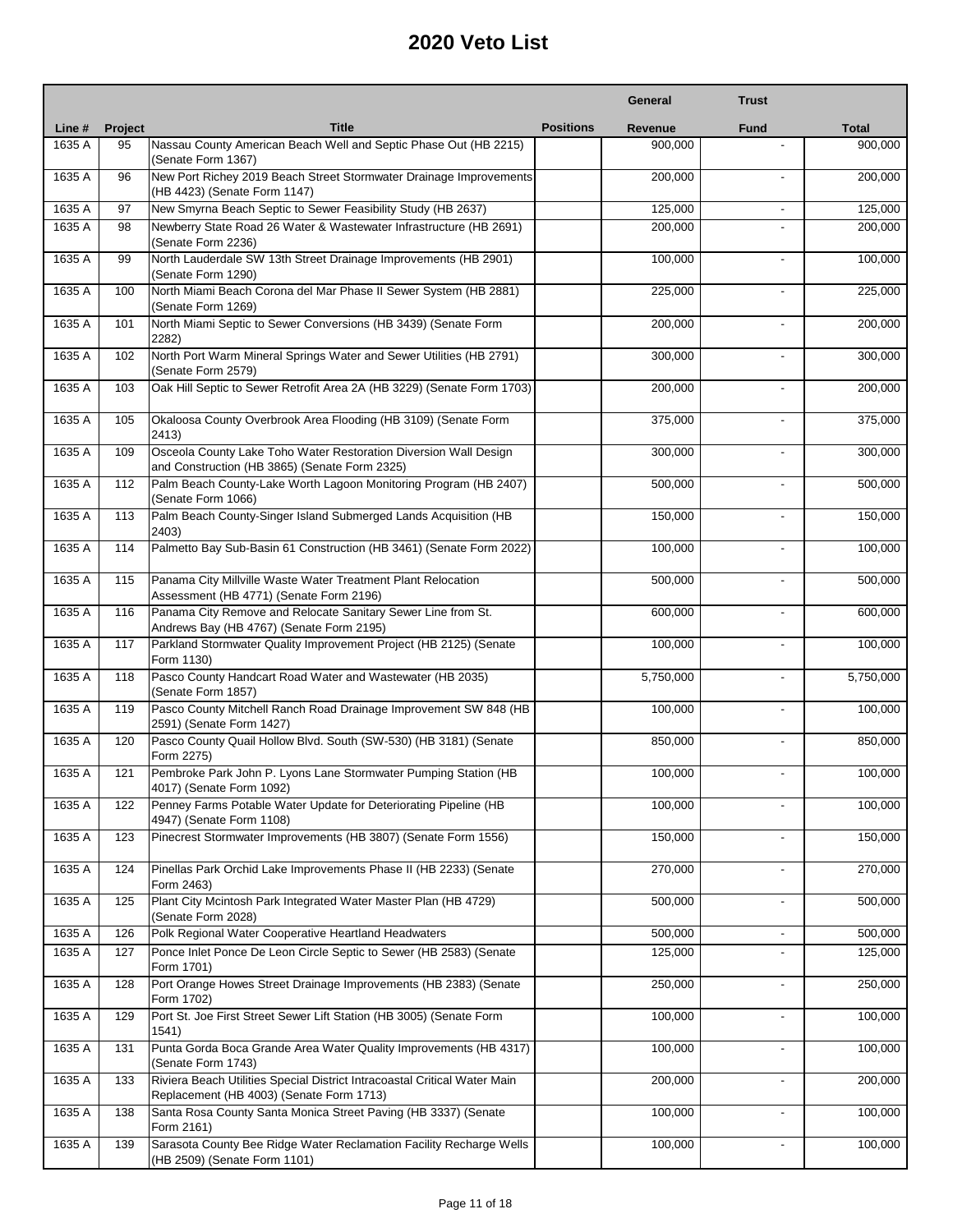|        |         |                                                                                                                                                                                 |                  | General        | <b>Trust</b>             |              |
|--------|---------|---------------------------------------------------------------------------------------------------------------------------------------------------------------------------------|------------------|----------------|--------------------------|--------------|
| Line # | Project | <b>Title</b>                                                                                                                                                                    | <b>Positions</b> | Revenue        | <b>Fund</b>              | <b>Total</b> |
| 1635 A | 141     | Sopchoppy Waterline Replacement (HB 2983) (Senate Form 1460)                                                                                                                    |                  | 200,000        |                          | 200,000      |
| 1635 A | 143     | South Indian River Water Control District Section 7 Drainage<br>Improvement Project (HB 2139)                                                                                   |                  | 150,000        |                          | 150,000      |
| 1635 A | 144     | Southwest Ranches Basin S9/S10 Drainage Improvement Project (HB<br>3177) (Senate Form 1483)                                                                                     |                  | 100,000        | $\overline{\phantom{a}}$ | 100,000      |
| 1635 A | 145     | St. Augustine West Augustine Septic to Sewer 2020 (HB 2675) (Senate<br>Form 2440)                                                                                               |                  | 450,000        | $\blacksquare$           | 450,000      |
| 1635 A | 147     | St. Pete Beach Sanitary Sewer Capacity Improvement (HB 2421)<br>(Senate Form 1050)                                                                                              |                  | 1,000,000      |                          | 1,000,000    |
| 1635 A | 149     | Sunny Isles Beach Golden Shores Pump Station (HB 2555) (Senate<br>Form 1137)                                                                                                    |                  | 100,000        | $\overline{a}$           | 100,000      |
| 1635 A | 150     | Sunrise - Convert Effluent Main to Water Reuse Distribution (HB 2843)<br>(Senate Form 1485)                                                                                     |                  | 150,000        |                          | 150,000      |
| 1635 A | 151     | Surfside Abbott Avenue Drainage Improvements (HB 3875) (Senate<br>Form 2400)                                                                                                    |                  | 250,000        | L.                       | 250,000      |
| 1635 A | 152     | Tamarac C-14 Canal Stormwater & Environmental Drainage<br>Improvements (HB 4621) (Senate Form 1278)                                                                             |                  | 250,000        |                          | 250,000      |
| 1635 A | 153     | Tamarac Stormwater Culvert Headwalls Phase 7 (HB 3487) (Senate<br>Form 2532)                                                                                                    |                  | 400,000        | $\blacksquare$           | 400,000      |
| 1635 A | 154     | Tampa Anita Subdivision Drainage Improvements Phase II (HB 3113)<br>(Senate Form 2421)                                                                                          |                  | 250,000        | $\overline{a}$           | 250,000      |
| 1635 A | 155     | Tampa Bay Water Cypress Bridge Wellfield Improvements (HB 9167)<br>(Senate Form 2173)                                                                                           |                  | 250,000        | $\overline{a}$           | 250,000      |
| 1635 A | 157     | Tampa Wastewater Lateral Lining Project (HB 3325) (Senate Form<br>2026)                                                                                                         |                  | 250,000        | $\blacksquare$           | 250,000      |
| 1635 A | 158     | Tarpon Springs Anclote River Extended Turning Basin Dredge (HB<br>3121) (Senate Form 1503)                                                                                      |                  | 812,100        |                          | 812,100      |
| 1635 A | 160     | Temple Terrace Golf and Country Club Water Conservation Project (HB<br>9175) (Senate Form 2465)                                                                                 |                  | 958,000        | ٠                        | 958,000      |
| 1635 A | 162     | Venice New Water Booster Station and System Improvements Including<br>Emergency Interconnect (HB 2363) (Senate Form 1096)                                                       |                  | 200,000        |                          | 200,000      |
| 1635 A | 163     | Virginia Gardens 37 Street Stormwater Improvements (HB 3751)<br>(Senate Form 1521)                                                                                              |                  | 510,000        | ٠                        | 510,000      |
| 1635 A | 164     | Virginia Gardens 62 Ave & 40 Terr Stormwater/ADA Improvements (HB<br>3401) (Senate Form 1154)                                                                                   |                  | 580,000        |                          | 580,000      |
| 1635 A | 165     | Volusia County Ariel Canal Water Quality Improvements (HB 2381)<br>(Senate Form 2056)                                                                                           |                  | 500,000        |                          | 500,000      |
| 1635 A | 166     | Wellington Wetlands Reuse Project (HB 2371) (Senate Form 1132)                                                                                                                  |                  | 220,000        | L.                       | 220,000      |
| 1635A  | 167     | West Miami Potable Water System Improvements Phase II (HB 3387)<br>(Senate Form 2471)                                                                                           |                  | 500,000        |                          | 500,000      |
| 1635 A | 168     | West Palm Beach SCADA Cybersecurity Technology Upgrades (HB<br>4007) (Senate Form 1710)                                                                                         |                  | 250,000        |                          | 250,000      |
| 1638 A |         | Grants And Aids To Local Governments And Nonstate Entities - Fixed<br>Capital Outlay - Grants And Aids - Florida Keys Area Of Critical State<br>Concern                         |                  | 4,000,000      | 6,000,000                | 10,000,000   |
| 1639   | 1       | Sand and Grit Wastewater (HB 2747) (Senate Form 1472)                                                                                                                           |                  | $\blacksquare$ | 2,000,000                | 2,000,000    |
| 1669 A |         | Special Categories - Grants And Aids - Contracted Services                                                                                                                      |                  | 500,000        |                          | 500,000      |
| 1676 A |         | Grants And Aids To Local Governments And Nonstate Entities - Fixed<br>Capital Outlay - Grants And Aids - Madeira Beach Sand Groin<br>Refurbishment                              |                  | 250,000        |                          | 250,000      |
| 1676 B |         | Grants And Aids To Local Governments And Nonstate Entities - Fixed<br>Capital Outlay - Grants And Aids - Fernandina Beach Dune Stabilization<br>Project                         |                  | 500,000        | $\overline{\phantom{a}}$ | 500,000      |
| 1676 C |         | Grants And Aids To Local Governments And Nonstate Entities - Fixed<br>Capital Outlay - Grants And Aids - St. Johns County Ponte Vedra Beach<br>North Beach And Dune Restoration |                  | 3,000,000      | ٠                        | 3,000,000    |
| 1703 A |         | Grants And Aids To Local Governments And Nonstate Entities - Fixed<br>Capital Outlay - Grants And Aids - Key West Glass Crusher                                                 |                  | 300,000        | $\blacksquare$           | 300,000      |
| 1729 A | 1       | Coral Springs Parks & Recreation Security Initiatives (HB 3191) (Senate<br>Form 1795)                                                                                           |                  | 100,000        |                          | 100,000      |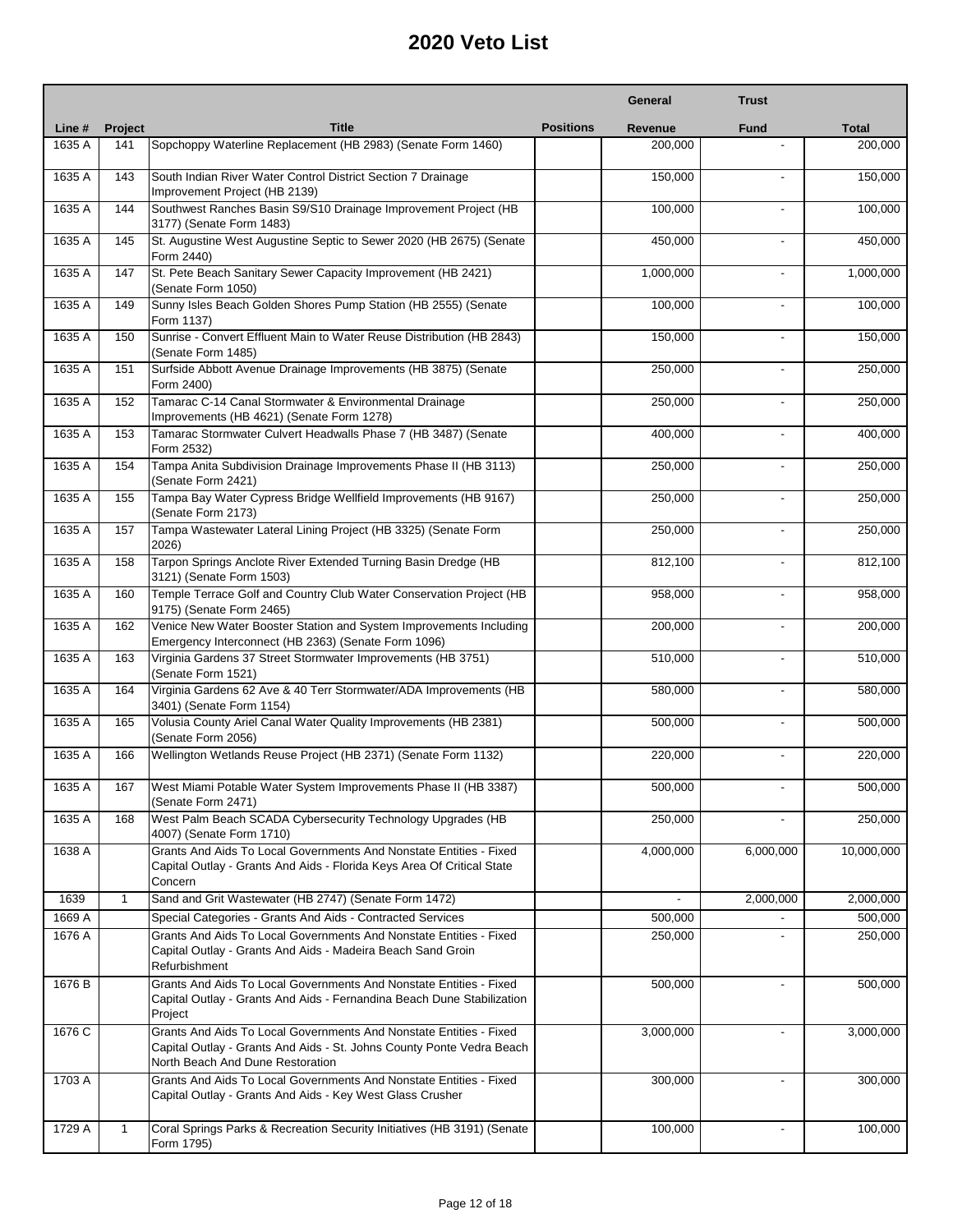|        |                |                                                                                                                                                                                       |                  | General        | <b>Trust</b>             |              |
|--------|----------------|---------------------------------------------------------------------------------------------------------------------------------------------------------------------------------------|------------------|----------------|--------------------------|--------------|
| Line # | <b>Project</b> | <b>Title</b>                                                                                                                                                                          | <b>Positions</b> | <b>Revenue</b> | <b>Fund</b>              | <b>Total</b> |
| 1729 A | 2              | Deering Estate Foundation's Field Study Research Center Phase 2 (HB<br>2627) (Senate Form 1068)                                                                                       |                  | 600,000        |                          | 600,000      |
| 1729 A | 3              | Green Cove Springs Public Safety and River Access Project (HB 4949)<br>(Senate Form 2442)                                                                                             |                  | 300,000        |                          | 300,000      |
| 1729 A | 4              | Gulfport Linear Breakwater Park Project (HB 4087) (Senate Form 1421)                                                                                                                  |                  | 250,000        | ٠                        | 250,000      |
| 1729 A | 5              | Historic Fort Meade Peace River Park Outpost (HB 2127) (Senate Form<br>1741)                                                                                                          |                  | 250,000        | ÷.                       | 250,000      |
| 1729 A | 6              | Lake County Lake Apopka Ferndale Preserve (HB 3565) (Senate Form<br>1088)                                                                                                             |                  | 500,000        | $\overline{a}$           | 500,000      |
| 1729 A | $\overline{7}$ | Lakeland's Se7en Wetlands Educational Center (HB 2467) (Senate<br>Form 1742)                                                                                                          |                  | 400,000        | $\overline{a}$           | 400,000      |
| 1729 A | 8              | Mangonia Park Addie L. Green Park Improvements (HB 3395) (Senate<br>Form 1623)                                                                                                        |                  | 250,000        |                          | 250,000      |
| 1729 A | 9              | Pahokee King Memorial Park Improvements (HB 2029) (Senate Form<br>2293)                                                                                                               |                  | 235,000        | $\overline{a}$           | 235,000      |
| 1729 A | 10             | Plantation - Special Needs Playground Equipment (HB 2153) (Senate<br>Form 1719)                                                                                                       |                  | 250.000        |                          | 250,000      |
| 1729 A | 11             | Royal Palm Beach Commons Park All-Access Playground (HB 3125)<br>(Senate Form 2090)                                                                                                   |                  | 250,000        | $\overline{\phantom{a}}$ | 250,000      |
| 1729 A | 12             | Seminole County Lake Monroe Trail Loop (HB 3063) (Senate Form<br>1952)                                                                                                                |                  | 450,000        |                          | 450,000      |
| 1729 A | 13             | Sunrise Bicycle & Pedestrian Greenways and Trails Master Plan Update<br>(HB 4619) (Senate Form 1482)                                                                                  |                  | 100,000        |                          | 100,000      |
| 1729 A | 14             | Tamarac ADA Compatible Caporella Park Enhancements (HB 2787)<br>(Senate Form 1277)                                                                                                    |                  | 400.000        | $\blacksquare$           | 400,000      |
| 1729 A | 15             | Taylor County Southside Park Renovation (HB 2949) (Senate Form<br>1553)                                                                                                               |                  | 50,000         | $\overline{a}$           | 50,000       |
| 1729 A | 16             | Town of Jay - Bray Hendricks Park Master Plan (HB 2931) (Senate Form<br>1609)                                                                                                         |                  | 300,000        |                          | 300,000      |
| 1729 A | 17             | West Inverness City Trail and Withlacoochee State Trail Connector (HB<br>3467)                                                                                                        |                  | 200,000        |                          | 200,000      |
| 1738   | $\mathbf{1}$   | Longboat Key Assessment of Sea Level Rise and Recurring Storm<br>Flooding Phase 3 and 4 (HB 3827) (Senate Form 2572)                                                                  |                  | 142,000        | ٠                        | 142,000      |
| 1774 A |                | Special Categories - Acquisition Of Motor Vehicles                                                                                                                                    |                  |                | 60,594                   | 60,594       |
| 1809 A |                | Fixed Capital Outlay - Derelict Vessel Removal Program                                                                                                                                |                  |                | 1,748,400                | 1,748,400    |
| 1817 A |                | Special Categories - Acquisition Of Motor Vehicles                                                                                                                                    |                  | $\blacksquare$ | 26,932                   | 26,932       |
| 1817 B |                | Special Categories - Acquisition And Replacement Of Boats, Motors,<br><b>And Trailers</b>                                                                                             |                  |                | 40,570                   | 40,570       |
| 1837   | $\mathbf{1}$   | Seminole County Discounted Bear-Resistant Refuse Containers (HB<br>2367) (Senate Form 1951)                                                                                           |                  | 150,000        | $\blacksquare$           | 150,000      |
| 1837   | 2              | Unmanned Aerial Vehicle Near Infrared Python Detection Camera (HB<br>3863) (Senate Form 2333)                                                                                         |                  | 400,000        | $\overline{a}$           | 400.000      |
| 1846   | $\mathbf{1}$   | St. Lucie County Treasure Coast International Airport Scrub-Jay Habitat<br>(HB 2253) (Senate Form 2130)                                                                               |                  | 150,000        |                          | 150,000      |
| 1846   | $\overline{2}$ | Restoring Central Florida's Urban Wetland Corridor (HB 2265)                                                                                                                          |                  | 98,000         |                          | 98,000       |
| 1859 A |                | Special Categories - Acquisition Of Motor Vehicles                                                                                                                                    |                  |                | 192,000                  | 192,000      |
| 1891   | $\mathbf{1}$   | Smithsonian Marine Research Station - Research Lab                                                                                                                                    |                  | $\blacksquare$ | 93,600                   | 93,600       |
| 1891   | $\overline{2}$ | Smithsonian Marine Research Station - Outreach and Education                                                                                                                          |                  |                | 60,000                   | 60,000       |
| 1905   |                | Fixed Capital Outlay - Fish And Wildlife Research Institute Facility<br>Repairs                                                                                                       |                  | 1,793,078      |                          | 1,793,078    |
| 1905 A |                | Grants And Aids To Local Governments And Nonstate Entities - Fixed<br>Capital Outlay - Zoo Miami                                                                                      |                  | 200,000        |                          | 200,000      |
| 1905 C |                | Grants And Aids To Local Governments And Nonstate Entities - Fixed<br>Capital Outlay - Zootampa                                                                                       |                  | 500,000        |                          | 500,000      |
| 1906 A |                | Grants And Aids To Local Governments And Nonstate Entities - Fixed<br>Capital Outlay - Grants And Aids - Florida Aguarium - Expansion Of<br>Threatened Coral Archive And Reproduction |                  | 500,000        | ٠                        | 500,000      |
| 1915   | $\mathbf{1}$   | Advantage Ride Pilot Program                                                                                                                                                          |                  | $\blacksquare$ | 1,500,000                | 1,500,000    |
| 1922   | 1              | Seaport Security Grant Program                                                                                                                                                        |                  |                | 2,000,000                | 2,000,000    |
| 1958 A | $\mathbf{1}$   | Land O' Lakes US 41 Landscape Rehabilitation (HB 2023)                                                                                                                                |                  |                | 850,000                  | 850,000      |
| 1958 A | $\overline{2}$ | Highland Beach Crosswalks (HB 2185) (Senate Form 1384)                                                                                                                                |                  |                | 201,523                  | 201,523      |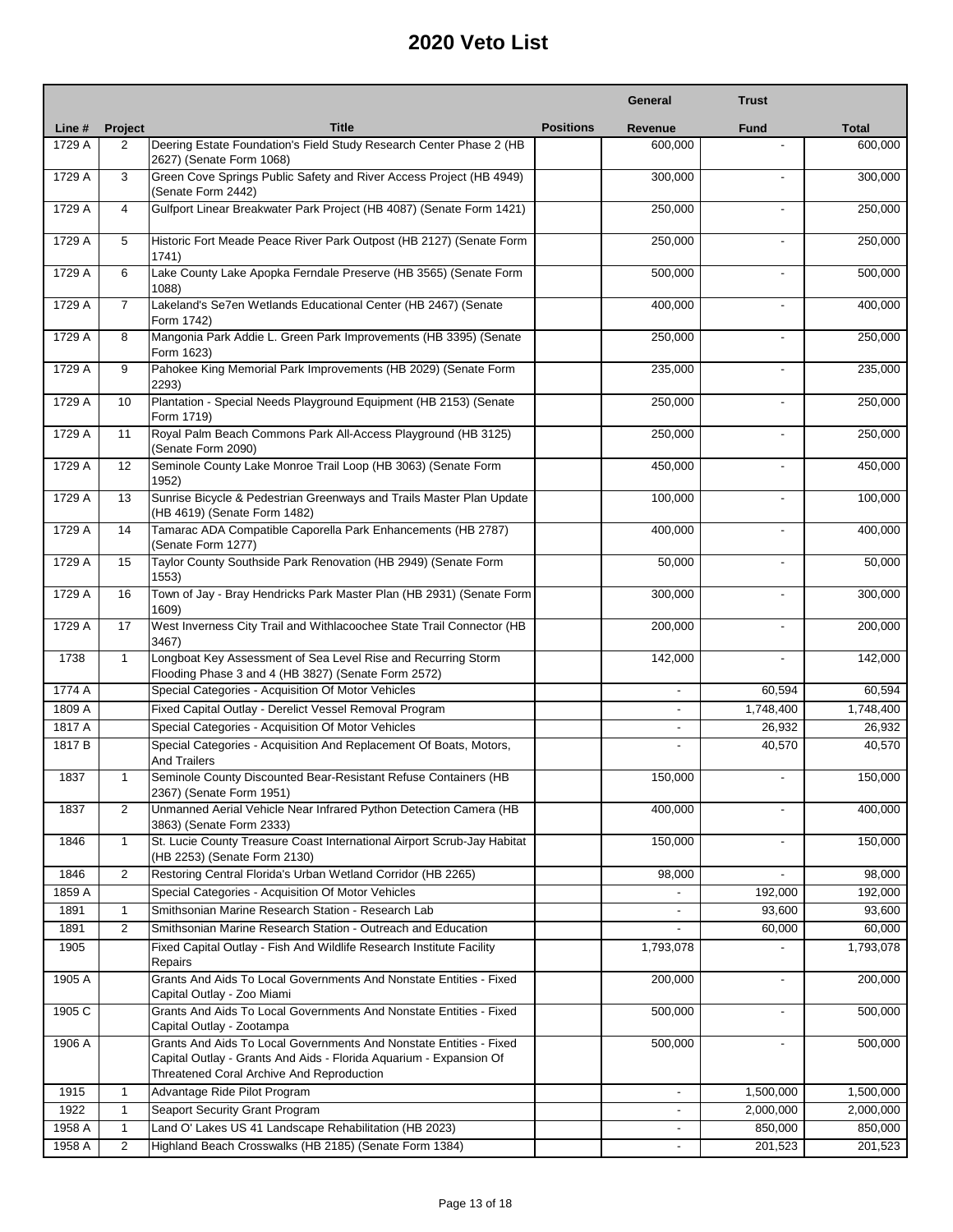|                  |                |                                                                                                                             |                  | General                  | <b>Trust</b>         |                      |
|------------------|----------------|-----------------------------------------------------------------------------------------------------------------------------|------------------|--------------------------|----------------------|----------------------|
| Line #           | Project        | <b>Title</b>                                                                                                                | <b>Positions</b> | Revenue                  | <b>Fund</b>          | <b>Total</b>         |
| 1958 A           | 5              | North Bay Village - Sidewalk/ADA Upgrades (HB 2461) (Senate Form<br>1419)                                                   |                  |                          | 206,250              | 206,250              |
| 1958 A           | 6              | Tampa Bay Area Regional Transit Authority Operations (HB 2483)<br>(Senate Form 1937)                                        |                  |                          | 1,500,000            | 1,500,000            |
| 1958 A           | $\overline{7}$ | Wilton Drive Streetscape Improvements (HB 2571) (Senate Form 2566)                                                          |                  |                          | 750,000              | 750,000              |
| 1958 A           | 10             | Pedestrian Crossing Installation (HB 2767) (Senate Form 1927)                                                               |                  |                          | 750,000              | 750,000              |
| 1958 A           | 11             | FECR Corridor Rail Safety Improvements (HB 2771) (Senate Form<br>1925)                                                      |                  |                          | 750,000              | 750,000              |
| 1958 A           | 12             | Charter School Safety Zone Improvements (HB 2773) (Senate Form<br>1928)                                                     |                  |                          | 900,000              | 900,000              |
| 1958 A           | 13             | North Miami Beach - NE 153 St/NE 21 Avenue ADA and Roadway<br>Improvements (HB 2777) (Senate Form 1570)                     |                  | $\overline{a}$           | 350,000              | 350,000              |
| 1958 A           | 14             | North Miami Beach - NE 35 Avenue Roadway Improvements Project<br>(HB 2795) (Senate Form 1572)                               |                  |                          | 500,000              | 500,000              |
| 1958 A           | 15             | Underline Multi-Use Trail/Mobility Corridor (HB 2837) (Senate Form<br>1835)                                                 |                  |                          | 1,500,000            | 1,500,000            |
| 1958 A           | 16             | Miami Biscayne Baywalk (HB 2863) (Senate Form 1976)                                                                         |                  |                          | 2,000,000            | 2,000,000            |
| 1958 A           | 17             | Sunny Isles Beach Pedestrian Park Bridge (HB 2871) (Senate Form<br>1420)                                                    |                  |                          | 1.000.000            | 1,000,000            |
| 1958 A           | 20             | Pea Ridge Connector (HB 2937) (Senate Form 2160)                                                                            |                  | $\overline{\phantom{a}}$ | 750,000              | 750,000              |
| 1958 A           | 21             | Mount Sinai Road Improvements (HB 3137) (Senate Form 1830)                                                                  |                  | $\blacksquare$           | 1,000,000            | 1,000,000            |
| 1958 A           | 22             | Southwest Ranches Safety Guardrail-Appaloosa Trail (HB 3173) (Senate<br>Form 1821)                                          |                  |                          | 350,000              | 350,000              |
| 1958 A           | 23             | SW 44th Avenue Extension Project - Ocala (HB 3257) (Senate Form<br>1915)                                                    |                  |                          | 1,000,000            | 1,000,000            |
| 1958 A           | 25             | Lois Avenue Complete Street Project- Tampa (HB 3413) (Senate Form<br>2025)                                                  |                  |                          | 300,000              | 300,000              |
| 1958 A           | 26             | Anderson Snow Road & Corporate Boulevard Improvements (HB 3499)                                                             |                  | $\overline{a}$           | 1,000,000            | 1,000,000            |
| 1958 A           | 27             | Traffic Calming Horace Mann Middle School (HB 3635) (Senate Form<br>1840)                                                   |                  |                          | 300,000              | 300,000              |
| 1958 A           | 28             | Traffic Safety - Miami Shores Village (HB 3771) (Senate Form 2121)                                                          |                  |                          | 300,000              | 300,000              |
| 1958 A           | 29             | St. Cloud Seaplane Base (HB 3857) (Senate Form 2320)                                                                        |                  |                          | 375,000              | 375,000              |
| 1958 A           | 30             | Mutter Road Connection (HB 3859) (Senate Form 2319)                                                                         |                  | $\blacksquare$           | 1,000,000            | 1,000,000            |
| 1958 A           | 33             | Miami Lakes East ADA Pedestrian Mobility Infrastructure Project (HB<br>3975) (Senate Form 1197)                             |                  |                          | 500.000              | 500,000              |
| 1958 A           | 34             | Pedestrian Safety on Collector Streets (HB 3977) (Senate Form 2088)                                                         |                  |                          | 300,000              | 300,000              |
| 1958 A           | 35             | Loxahatchee Groves North Road Equestrian/Multi-Use Trail (HB 4095)<br>(Senate Form 2246)                                    |                  |                          | 47,500               | 47,500               |
| 1958 A           | 36             | Town of Loxahatchee Groves Southern D Road Improvements (HB<br>4099) (Senate Form 2247)                                     |                  |                          | 768,863              | 768,863              |
| 1958 A           | 40             | Neighborhood Traffic Calming Plan - Phase I (HB 4401) (Senate Form<br>2475)                                                 |                  | $\overline{a}$           | 300,000              | 300,000              |
| 1958 A           | 41             | Pembroke Road Extension - Pembroke Pines (HB 4435) (Senate Form<br>2074)                                                    |                  |                          | 900,000              | 900,000              |
| 1958 A           | 43             | Washington County Twin Pond Road Paving Project (HB 4663) (Senate<br>Form 2230)                                             |                  |                          | 350,000              | 350,000              |
| 1958 A           | 45             | Autonomous Transit AV Technology, Workforce and Economic<br>Opportunity (HB 4713) (Senate Form 2126)                        |                  |                          | 1,000,000            | 1,000,000            |
| 1958 A           | 47             | Historic Infrastructure Restoration and Downtown Redevelopment Plan<br>(HB 4907) (Senate Form 2453)                         |                  | $\blacksquare$           | 850,000              | 850,000              |
| 1958 A           | 48             | Keystone Heights Traffic Signal Upgrade (HB 4933)                                                                           |                  |                          | 1,000,000            | 1,000,000            |
| 1958 A           | 49             | Burnt Store Road South Segment (HB 9013)(Senate Form 2078)                                                                  |                  |                          | 1,000,000            | 1,000,000            |
| 1958 A<br>1958 A | 53<br>54       | Space Maritime Access Feasibility Study (HB 9237)<br>Goodland Drive Rehabilitation Project - Collier (HB 4839) (Senate Form |                  |                          | 300,000<br>1,000,000 | 300,000<br>1,000,000 |
| 1958 A           | 55             | 1024)<br>Green Mountain Connector - Lake (HB 2009) (Senate Form 1079)                                                       |                  | $\overline{\phantom{a}}$ | 750,000              | 750,000              |
| 1958 A           | 57             | Boynton Beach Town Square Enhanced Pedestrian Crossing (HB 2495)                                                            |                  |                          | 75,000               | 75,000               |
|                  |                | (Senate Form 1547)                                                                                                          |                  |                          |                      |                      |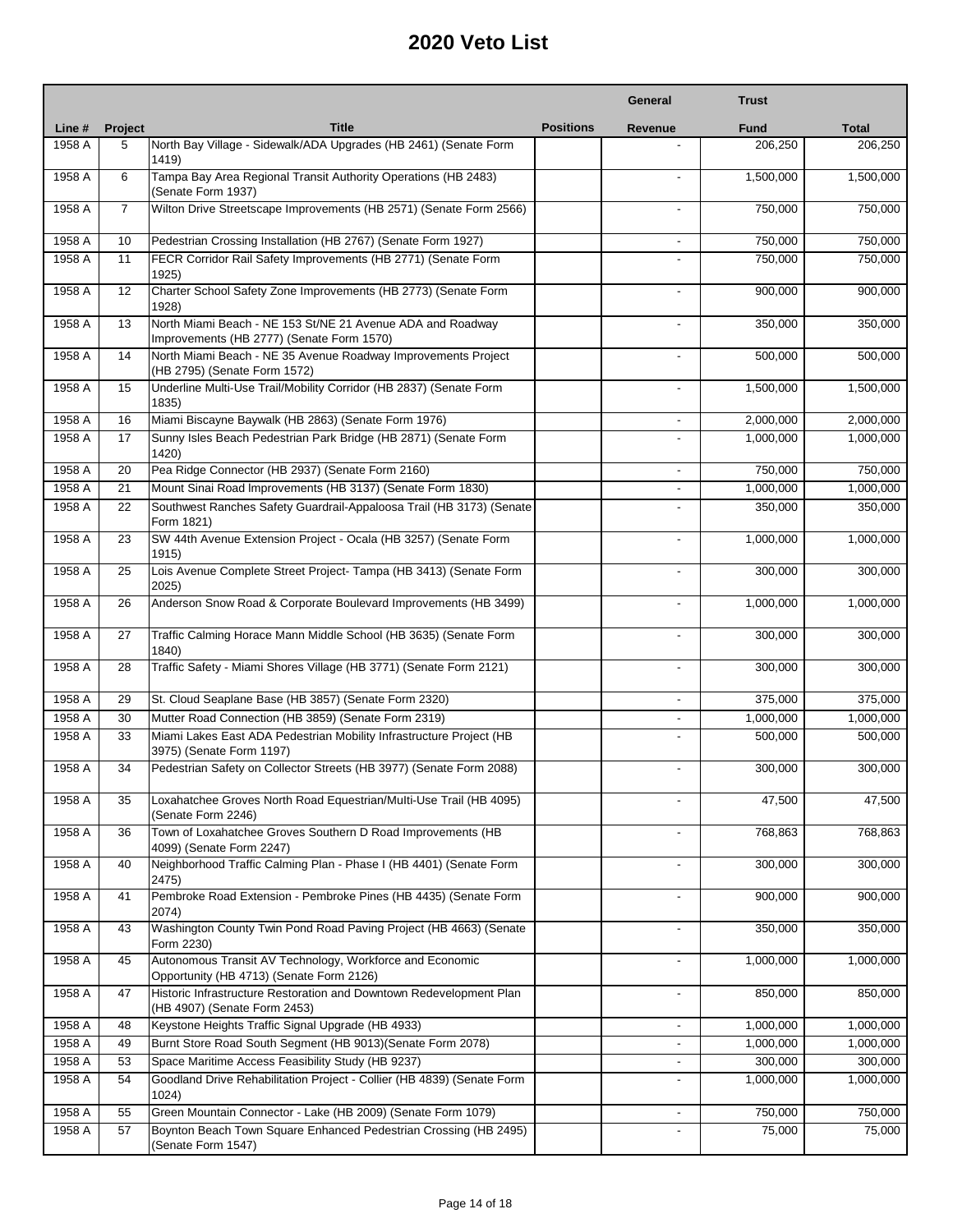|        |                |                                                                                                                    |                  | <b>General</b> | <b>Trust</b>             |              |
|--------|----------------|--------------------------------------------------------------------------------------------------------------------|------------------|----------------|--------------------------|--------------|
| Line # | <b>Project</b> | <b>Title</b>                                                                                                       | <b>Positions</b> | Revenue        | <b>Fund</b>              | <b>Total</b> |
| 1958 A | 58             | Charlie Johns Street Traffic Signal - Blountstown (HB 2965) (Senate<br>Form 1607)                                  |                  |                | 325.000                  | 325,000      |
| 1958 A | 60             | Deltona - Normandy Blvd at Providence Intersection Improvements (HB<br>3159) (Senate Form 1705)                    |                  |                | 500.000                  | 500,000      |
| 1958 A | 61             | Glades Communities Street Resurfacing and Reconstruction (HB 4089)<br>(Senate Form 1829)                           |                  |                | 500,000                  | 500,000      |
| 1958 A | 62             | The Bluffs Entrance/Transportation Upgrades - Escambia (HB 2557)<br>(Senate Form 1838)                             |                  |                | 750,000                  | 750,000      |
| 1958 A | 63             | Miami-Opa Locka Executive Airport Infrastructure Improvements (HB<br>3731) (Senate Form 1900)                      |                  |                | 1,000,000                | 1,000,000    |
| 1958 A | 66             | City of Apopka Harmon Road Extension (HB 2699) (Senate Form 1963)                                                  |                  | $\overline{a}$ | 500.000                  | 500,000      |
| 1958 A | 68             | Hillsborough County Veterans' Lake Trail (HB 2867) (Senate Form 2058)                                              |                  |                | 1,000,000                | 1,000,000    |
| 1958 A | 69             | City of Pembroke Pines Senior Transportation Program (HB 3175)<br>(Senate Form 2067)                               |                  |                | 288,000                  | 288,000      |
| 1958 A | 70             | City of DeFuniak Springs Airport Runway 9-27 Widening and Extension<br>(HB 9259) (Senate Form 2225)                |                  |                | 650,000                  | 650,000      |
| 1958 A | 71             | Washington County - Crystal Lake Paving Improvements (Senate Form<br>2232)                                         |                  |                | 850,000                  | 850,000      |
| 1958 A | 72             | Hegener Drive Extension - Port St. Lucie (HB 4981) (Senate Form 2273)                                              |                  |                | 2,256,759                | 2,256,759    |
| 1958 A | 75             | Keystone Airport Road Infrastructure - Bradford (HB 4931) (Senate Form<br>2504)                                    |                  |                | 1,190,000                | 1,190,000    |
| 1958 A | 76             | McNab Road Streetscape Improvements Project (HB 3451) (Senate<br>Form 2567)                                        |                  |                | 500.000                  | 500,000      |
| 1958 A | 77             | Rales Rides - Senior Transportation Program (HB 3927) (Senate Form<br>1383)                                        |                  | $\blacksquare$ | 159,520                  | 159,520      |
| 2234 A | 6              | Florida Ready to Work (Senate Form 1888)                                                                           |                  | 750,000        | L.                       | 750,000      |
| 2234 A | $\overline{7}$ | Culinary Workforce Training Program at Second Harvest Food Bank of<br>Central Florida (HB 3881) (Senate Form 1964) |                  | 150,000        | $\overline{a}$           | 150,000      |
| 2234 A | 8              | Florida Goodwill Association (HB 4481) (Senate Form 2445)                                                          |                  | 3,000,000      |                          | 3,000,000    |
| 2234 A | 9              | Cuban Studies Institute - Professional and Economic Counseling (HB<br>4491) (Senate Form 2545)                     |                  | 400,000        |                          | 400,000      |
| 2234 B |                | Special Categories - Seaport Employment Training Grant Program                                                     |                  | 150,000        | ÷,                       | 150,000      |
| 2272   | 1              | Brevard Zoo Aquarium (HB 2489) (Senate Form 1884)                                                                  |                  | 500,000        | $\overline{\phantom{0}}$ | 500,000      |
| 2272   | $\overline{c}$ | Casa Familia Village Phase II (HB 3157) (Senate Form 2468)                                                         |                  | 425,000        | $\overline{\phantom{a}}$ | 425,000      |
| 2272   | 4              | Old Dillard Foundation - Capacity Building Project (HB 3589) (Senate<br>Form 1818)                                 |                  | 100,000        | $\blacksquare$           | 100,000      |
| 2272   | 6              | Victory Village Rehabilitation Project (HB 3855) (Senate Form 2329)                                                |                  | 250,000        |                          | 250,000      |
| 2272   | 7              | Trout Lake Nature Center New Education Center (HB 4081) (Senate<br>Form 1337)                                      |                  | 500,000        | ٠                        | 500,000      |
| 2272   | 8              | Jackson County - Consolidated Government Complex Design (HB 4675)<br>(Senate Form 2259)                            |                  | 100.000        | $\blacksquare$           | 100,000      |
| 2272   | 9              | Art in the Workplace - Broward (HB 2021) (Senate Form 1677)                                                        |                  | 10,000         |                          | 10,000       |
| 2272   | 11             | Discovery Learning Center Transportation Services - Pinellas (HB 4393)<br>(Senate Form 2301)                       |                  | 175,000        |                          | 175,000      |
| 2272   | 12             | Tampa Hillsborough Homeless Initiative - Shared Housing (HB 4131)<br>(Senate Form 2490)                            |                  | 200,000        | ٠                        | 200,000      |
| 2279 A | 1              | City of West Park - Parks & Cultural Facilities Development (HB 4405)<br>(Senate Form 1505)                        |                  | 250,000        |                          | 250,000      |
| 2279 A | 3              | Bay Harbor Islands Government Center/Police Department ADA Retrofit<br>and Renovation (HB 2387) (Senate Form 1842) |                  | 150,000        | $\overline{\phantom{a}}$ | 150,000      |
| 2279 A | 4              | Putnam County Animal Services Facility (Senate Form 1848)                                                          |                  | 250,000        |                          | 250,000      |
| 2279 A | 5              | RJE Gymnasium Addition - Bradford (HB 4945) (Senate Form 1849)                                                     |                  | 319,000        |                          | 319,000      |
| 2279 A | 6              | Sarah Vande Berg Tennis Center - Zephyrhills (HB 2299) (Senate Form<br>1873)                                       |                  | 1,000,000      | $\overline{\phantom{a}}$ | 1,000,000    |
| 2279 A | $\overline{7}$ | Bergeron Rodeo Grounds Improvements - Davie (HB 3455) (Senate<br>Form 1876)                                        |                  | 100,000        | $\blacksquare$           | 100,000      |
| 2279 A | 9              | Crystal River Riverwalk Phase II (HB 3493) (Senate Form 1909)                                                      |                  | 200,000        | $\overline{\phantom{a}}$ | 200,000      |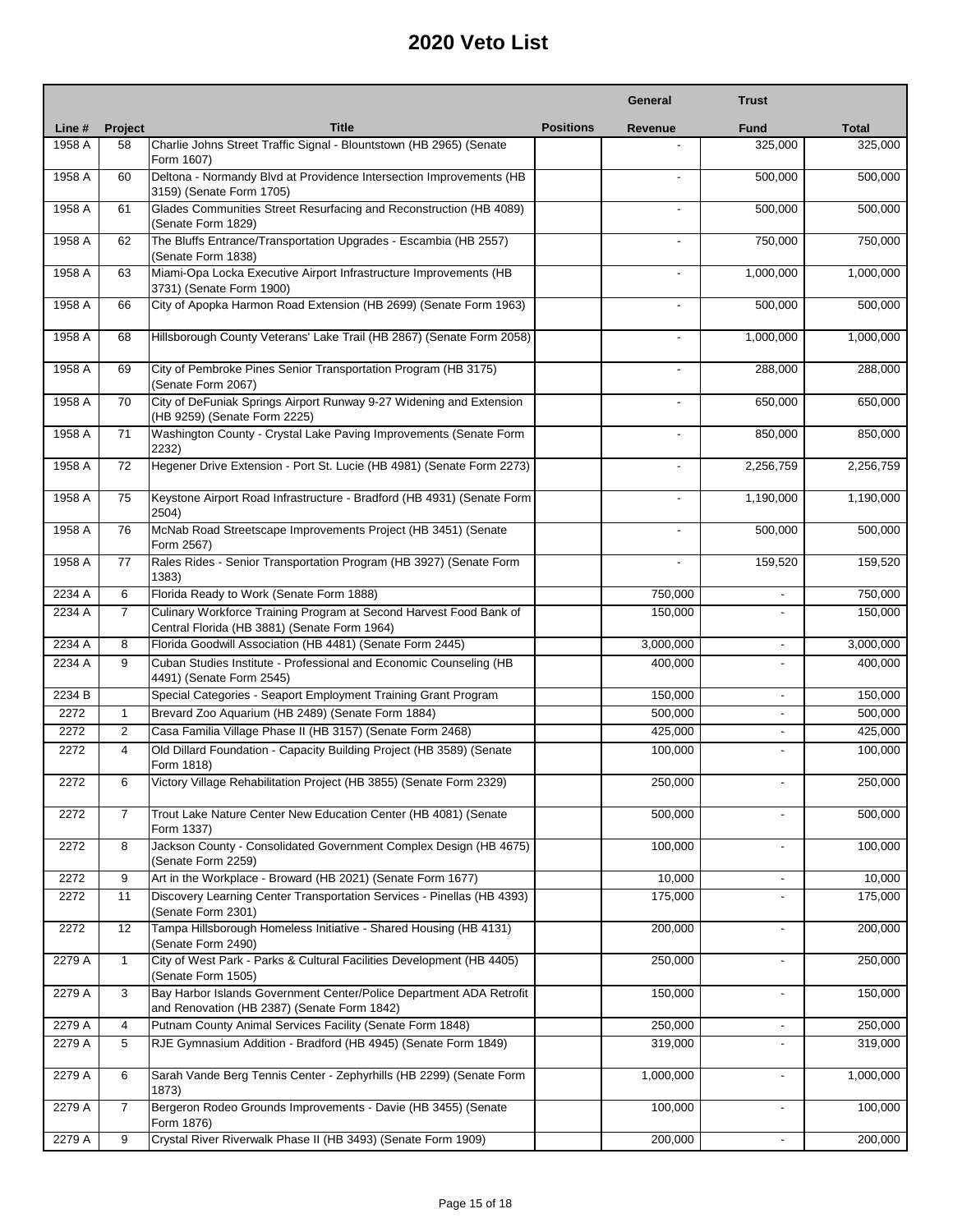|        |                |                                                                                                                                    |                  | General                  | <b>Trust</b>             |              |
|--------|----------------|------------------------------------------------------------------------------------------------------------------------------------|------------------|--------------------------|--------------------------|--------------|
| Line # | Project        | <b>Title</b>                                                                                                                       | <b>Positions</b> | Revenue                  | <b>Fund</b>              | <b>Total</b> |
| 2279 A | 11             | Windley Key & Key Heights Affordable Housing Project (HB 3709)                                                                     |                  | 1,000,000                |                          | 1,000,000    |
| 2279 A | 12             | (Senate Form 2086)<br>City of Port St. Joe Splash Pad (HB 9129) (Senate Form 2270)                                                 |                  | 125,000                  | ٠                        | 125,000      |
| 2279 A | 15             | Manatee County Palmetto Green Bridge Fishing Pier Replacement (HB<br>3831) (Senate Form 2443)                                      |                  | 900,000                  | $\overline{a}$           | 900,000      |
| 2279 A | 18             | Humane Society of Greater Miami - New Quarantine/Intake Building (HB<br>2073) (Senate Form 1164)                                   |                  | 300,000                  |                          | 300,000      |
| 2279 A | 19             | Southern Youth Sports Association - Community Center Building (HB<br>2491) (Senate Form 2555)                                      |                  | 300,000                  | $\overline{a}$           | 300,000      |
| 2279 A | 20             | Key Colony Beach City Hall Complex Repair (HB 2729) (Senate Form<br>2087)                                                          |                  | 500,000                  |                          | 500,000      |
| 2279 A | 21             | Sports Nutrition Center and Maintenance Buildings - Bradenton (HB<br>3739) (Senate Form 1225)                                      |                  | 500,000                  | ٠                        | 500,000      |
| 2279 A | 23             | Surfside Turnkey Solar Power System (HB 4551) (Senate Form 2530)                                                                   |                  | 200,000                  |                          | 200,000      |
| 2281   | 3              | State Apartment Incentive Loan Program                                                                                             |                  | 250,000                  |                          | 250,000      |
| 2282   | P              | Special Categories - Grants And Aids - Housing Finance Corporation<br>(Hfc) - State Housing Initiatives Partnership (Ship) Program |                  |                          | 225,000,000              | 225,000,000  |
| 2288 A | 2              | Marine Research Hub (HB 3619) (Senate Form 2290)                                                                                   |                  | 500,000                  | $\overline{\phantom{a}}$ | 500,000      |
| 2288 A | 3              | BRIDG Operations (HB 3891) (Senate Form 2179)                                                                                      |                  | 5,000,000                | $\overline{\phantom{0}}$ | 5,000,000    |
| 2288 A | $\overline{4}$ | eMerge Americas Technology Innovation Foundation of the Americas<br>(TIFA) - Miami-Dade (HB 4135) (Senate Form 1707)               |                  | 500,000                  | $\overline{a}$           | 500,000      |
| 2288 A | $\overline{7}$ | FIRST Economic Development Incubator - Land O' Lakes (HB 2003)<br>(Senate Form 1911)                                               |                  | 750,000                  |                          | 750,000      |
| 2288 A | 8              | Income Tax Consulting & Preparation (HB 2115) (Senate Form 2043)                                                                   |                  | 300,000                  |                          | 300,000      |
| 2288 A | 9              | Deltona Business Center (HB 2513) (Senate Form 2046)                                                                               |                  | 125,000                  | $\blacksquare$           | 125,000      |
| 2290 A |                | Special Categories - Security Infrastructure/Transportation                                                                        |                  | 1,000,000                | $\blacksquare$           | 1,000,000    |
| 2298   |                | Special Categories - Grants And Aids - Florida Job Growth Grant Fund                                                               |                  | 20,000,000               | $\overline{\phantom{0}}$ | 20,000,000   |
| 2326   | $\mathbf{1}$   | Customer Relationship Management (CRM) Replacement                                                                                 |                  |                          | 775,000                  | 775,000      |
| 2413   |                | Fixed Capital Outlay - State Fire College-Building Repair And<br>Maintenance                                                       |                  |                          | 875,000                  | 875,000      |
| 2416 A | $\mathbf{1}$   | Charlotte County Firefighter Decontamination Equipment (HB 4313)                                                                   |                  |                          | 300,000                  | 300,000      |
| 2416 A | 3              | Margate Front Line Rescue and Aerial Truck (HB 3251) (Senate Form<br>1816)                                                         |                  |                          | 500,000                  | 500,000      |
| 2416 A | 4              | Navarre Beach Pierce Saber Fire Pumper (HB 3527)                                                                                   |                  | $\overline{\phantom{a}}$ | 500,000                  | 500,000      |
| 2416 A | 5              | Palm Beach County Fire Rescue Diesel Exhaust System Installation<br>Project (HB 4041) (Senate Form 2376)                           |                  |                          | 400,000                  | 400,000      |
| 2416 A | 6              | Palm Beach County Fire Rescue Bunker Gear Contamination (HB 3873)<br>(Senate Form 2375)                                            |                  |                          | 400,000                  | 400,000      |
| 2416 A | 7              | Polk County - Rural Areas Fire Suppression Resiliency (HB 3435)<br>(Senate Form 1764)                                              |                  |                          | 500,000                  | 500,000      |
| 2416 A | 8              | Riviera Beach Firefighter Cancer Reduction Plan (HB 4641) (Senate<br>Form 1708)                                                    |                  |                          | 250,000                  | 250,000      |
| 2416 A | 9              | North River Fire District Port Security Emergency Response Vessel (HB<br>4265) (Senate Form 2066)                                  |                  | 80,000                   |                          | 80,000       |
| 2424 A | $\mathbf{1}$   | Apopka Fire Station (HB 2697) (Senate Form 1171)                                                                                   |                  | $\overline{\phantom{a}}$ | 750,000                  | 750,000      |
| 2424 A | 5              | Central Florida Zoo & Botanical Gardens Fire Suppression (HB 3309)<br>(Senate Form 1967)                                           |                  |                          | 225,000                  | 225,000      |
| 2424 A | 6              | Clay County Fire Rescue Station Building (HB 4937) (Senate Form<br>2451)                                                           |                  |                          | 1,250,000                | 1,250,000    |
| 2424 A | $\overline{7}$ | Crestview Public Safety Training Facility (HB 2891) (Senate Form 2049)                                                             |                  |                          | 500,000                  | 500,000      |
| 2424 A | 8              | Holley-Navarre Fire District (HB 3291)                                                                                             |                  |                          | 500,000                  | 500,000      |
| 2424 A | 11             | Marco Island Regional Maritime, Fire, EMS Training and Operations<br>Facility (HB 4825) (Senate Form 1055)                         |                  |                          | 650,000                  | 650,000      |
| 2424 A | 12             | Mount Dora Emergency Operations Center (HB 4083) (Senate Form<br>1978)                                                             |                  |                          | 500,000                  | 500,000      |
| 2424 A | 13             | Ocean City - Wright Fire Control District (HB 2349) (Senate Form 1402)                                                             |                  |                          | 500,000                  | 500,000      |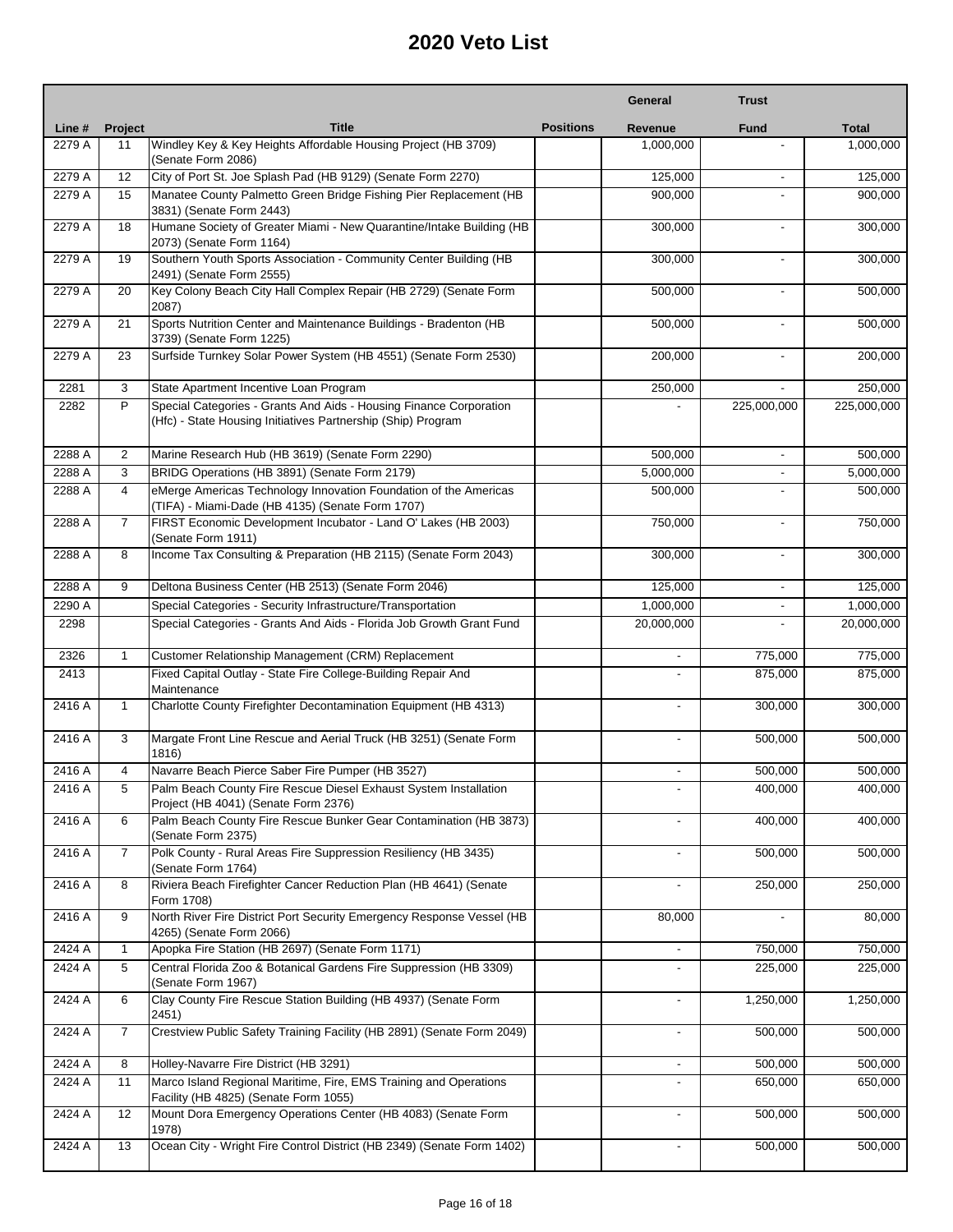|        |                |                                                                                                                                                                                    |                  | General   | <b>Trust</b>             |              |
|--------|----------------|------------------------------------------------------------------------------------------------------------------------------------------------------------------------------------|------------------|-----------|--------------------------|--------------|
| Line # | <b>Project</b> | <b>Title</b>                                                                                                                                                                       | <b>Positions</b> | Revenue   | <b>Fund</b>              | <b>Total</b> |
| 2424 A | 14             | Pompano Beach Fire Station 52 Replacement Project (HB 3789)                                                                                                                        |                  |           | 565,000                  | 565,000      |
| 2424 A | 15             | (Senate Form 1300)<br>Sanderson Community Fire Station (HB 2501) (Senate Form 1545)                                                                                                |                  |           | 850,000                  | 850,000      |
| 2424 A | 18             | City of Bristol Volunteer Fire Station Renovation (HB 2985) (Senate<br>Form 1450)                                                                                                  |                  | 410,222   | $\blacksquare$           | 410,222      |
| 2424 A | 19             | Cedar Hammock Fire Control District Regional Training Tower (HB 2307)<br>(Senate Form 2557)                                                                                        |                  | 1,000,000 | $\overline{a}$           | 1,000,000    |
| 2424 A | 20             | City of Longwood Fire Station Relocation (Senate Form 2252)                                                                                                                        |                  | 1,000,000 |                          | 1,000,000    |
| 2424 A | 21             | Dunedin EOC/Fire Training Facility (HB 2607) (Senate Form 1146)                                                                                                                    |                  | 1,000,000 |                          | 1,000,000    |
| 2424 A | 22             | Hialeah Emergency Response and Operation Center Improvements (HB<br>3973)                                                                                                          |                  | 500,000   |                          | 500,000      |
| 2424 A | 23             | Lehigh Acres Fire Control and Rescue Service District - New Station 106<br>(HB 4877) (Senate Form 2037)                                                                            |                  | 1,250,000 | ٠                        | 1,250,000    |
| 2424 A | 25             | Palm Beach County New Fire Station on Flavor Pict Road (HB 4091)<br>(Senate Form 2303)                                                                                             |                  | 120,000   |                          | 120,000      |
| 2626   | 4              | Statewide Comprehensive Flood Plain Model                                                                                                                                          |                  | 2,000,000 | $\overline{\phantom{a}}$ | 2,000,000    |
| 2646   | $\overline{2}$ | Fort Walton Beach Recreation Center Hardening (HB 2037) (Senate<br>Form 2211)                                                                                                      |                  | 200,000   |                          | 200,000      |
| 2646   | 3              | City of South Bay Emergency Shelter and Care Center - Phase 2 (HB<br>2091) (Senate Form 1698)                                                                                      |                  | 550,000   | $\blacksquare$           | 550,000      |
| 2646   | 4              | Southwest Ranches Public Safety Land Purchase (HB 3107) (Senate<br>Form 1582)                                                                                                      |                  | 400,000   | $\overline{a}$           | 400,000      |
| 2646   | 5              | Village of Biscayne Park - Emergency Operations Center Generator &<br>Recreation Center Lighting (HB 3639) (Senate Form 1803)                                                      |                  | 59,000    |                          | 59,000       |
| 2646   | 6              | Coral Springs - Westside Facility Hardening Project (HB 4623) (Senate<br>Form 2020)                                                                                                |                  | 250,000   | $\overline{a}$           | 250,000      |
| 2646   | 9              | <b>State Emergency Operations Center</b>                                                                                                                                           |                  | 3,500,000 |                          | 3,500,000    |
| 2671 A |                | Special Categories - Special Categories - Aircraft Maintenance And<br>Repairs                                                                                                      |                  |           | 434,000                  | 434,000      |
| 2674 A |                | Special Categories - Aircraft Purchase                                                                                                                                             |                  |           | 2,000,000                | 2,000,000    |
| 2850   |                | Fixed Capital Outlay - Facilities Repairs And Maintenance                                                                                                                          |                  | 3,355,081 | 1,500,000                | 4,855,081    |
| 2910 A |                | Special Categories - Florida's Forensic Institute For Research, Security,<br>And Tactics Cyber/Grid Security Review                                                                |                  | 475,000   |                          | 475,000      |
| 2915 A |                | Grants And Aids To Local Governments And Nonstate Entities - Fixed<br>Capital Outlay - Grants And Aids To Local Governments And Nonstate<br><b>Entities - Fixed Capital Outlay</b> |                  | 1,500,000 |                          | 1,500,000    |
| 2920 A |                | Special Categories - Hernando County Public Safety Radio System<br>Improvements                                                                                                    |                  | 455,222   |                          | 455,222      |
| 2920 B |                | Special Categories - Glades County E-911 Public Safety Facility                                                                                                                    |                  | 700,000   |                          | 700,000      |
| 3153   |                | Fixed Capital Outlay - Facilities Construction And Major Renovations                                                                                                               |                  | 2,500,000 |                          | 2,500,000    |
| 3153 A | $\mathbf{1}$   | Acquisition, Restoration of Historic Properties                                                                                                                                    |                  | 5,595,476 |                          | 5,595,476    |
| 3153 A | $\overline{2}$ | Historic Bush House Renovations (HB 2743) (Senate Form 2214)                                                                                                                       |                  | 200,000   |                          | 200,000      |
| 3153 A | 3              | Bay of Pigs - Brigade 2506 Museum (HB 3725) (Senate Form 1831)                                                                                                                     |                  | 1,500,000 |                          | 1,500,000    |
| 3153 A | 4              | Camp Matecumbe - Historic Pedro Pan Hall Renovation - Miami-Dade<br>(HB 2353) (Senate Form 1591)                                                                                   |                  | 250,000   |                          | 250,000      |
| 3153 A | 5              | Groveland Train Depot (HB 4589) (Senate Form 2012)                                                                                                                                 |                  | 189,313   | L.                       | 189,313      |
| 3153 A | 6              | Pioneer Florida Museum Association, Inc. - Archives Center - Pasco<br>(Senate Form 2299)                                                                                           |                  | 100,000   | $\overline{\phantom{0}}$ | 100,000      |
| 3153 A | $\overline{7}$ | Homeland Heritage Park Renovation - Polk (HB 2517) (Senate Form<br>1878)                                                                                                           |                  | 250,000   | $\overline{\phantom{a}}$ | 250,000      |
| 3153 A | 8              | Jackson House Restoration - Tampa (HB 4569) (Senate Form 1604)                                                                                                                     |                  | 500,000   | ٠                        | 500,000      |
| 3153 A | 11             | Exterior Restoration Sidney Berne Davis Art Center Phase I (HB 4873)<br>(Senate Form 2018)                                                                                         |                  | 500,000   |                          | 500,000      |
| 3153 A | 12             | Lincolnville African American Museum and Cultural Center - St.<br>Augustine (HB 4755) (Senate Form 2397)                                                                           |                  | 750,000   | $\overline{\phantom{0}}$ | 750,000      |
| 3153 A | 13             | Italian Club of Tampa (HB 4069) (Senate Form 2363)                                                                                                                                 |                  | 1,000,000 |                          | 1,000,000    |
| 3167   |                | Aid To Local Governments - Grants And Aids - Library Cooperatives                                                                                                                  |                  | 2,000,000 |                          | 2,000,000    |